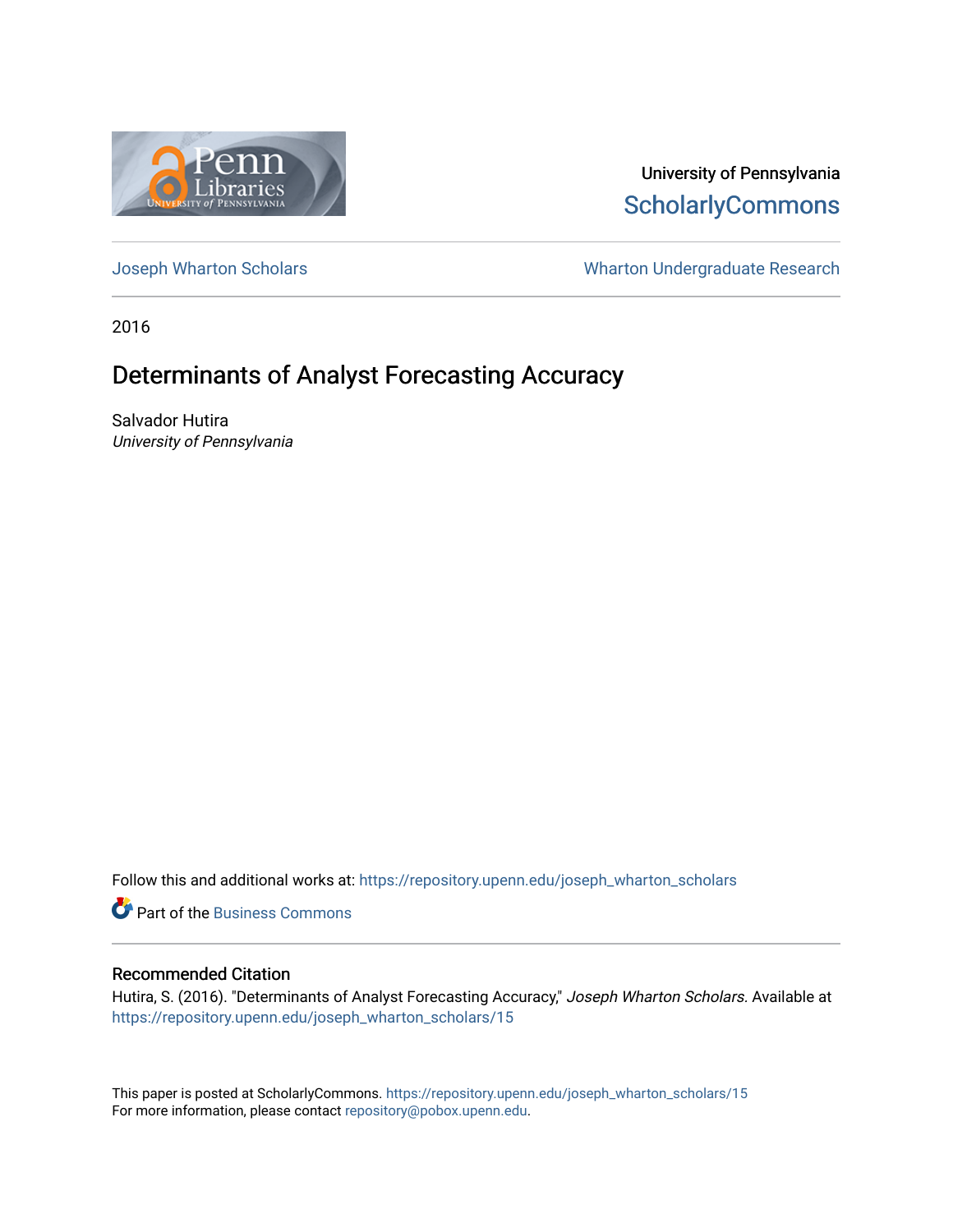# Determinants of Analyst Forecasting Accuracy

# **Abstract**

This paper examines recent trends in sell-side analyst forecast accuracy, with a particular focus on the industry of the firm being forecasted. Using median forecast data from 2000-2013 as provided by I/B/E/S, this study provides evidence indicating that forecast accuracy has been steadily decreasing over the sample period and that forecast dispersion has been steadily increasing. In addition, it finds that there are significant differences in forecast accuracy by industry. Finally, this study confirms the findings of prior research. Many of the factors found in prior studies as significant, remain significant even in the face of recent regulatory and economic changes. These factors include the size of the firm, the analyst coverage, the type of earnings and the change in earnings.

# Keywords

Analysts' forecasts, Industry, Firm-specific factors, Forecast accuracy, Forecast bias

**Disciplines** Business

This thesis or dissertation is available at ScholarlyCommons: [https://repository.upenn.edu/joseph\\_wharton\\_scholars/](https://repository.upenn.edu/joseph_wharton_scholars/15) [15](https://repository.upenn.edu/joseph_wharton_scholars/15)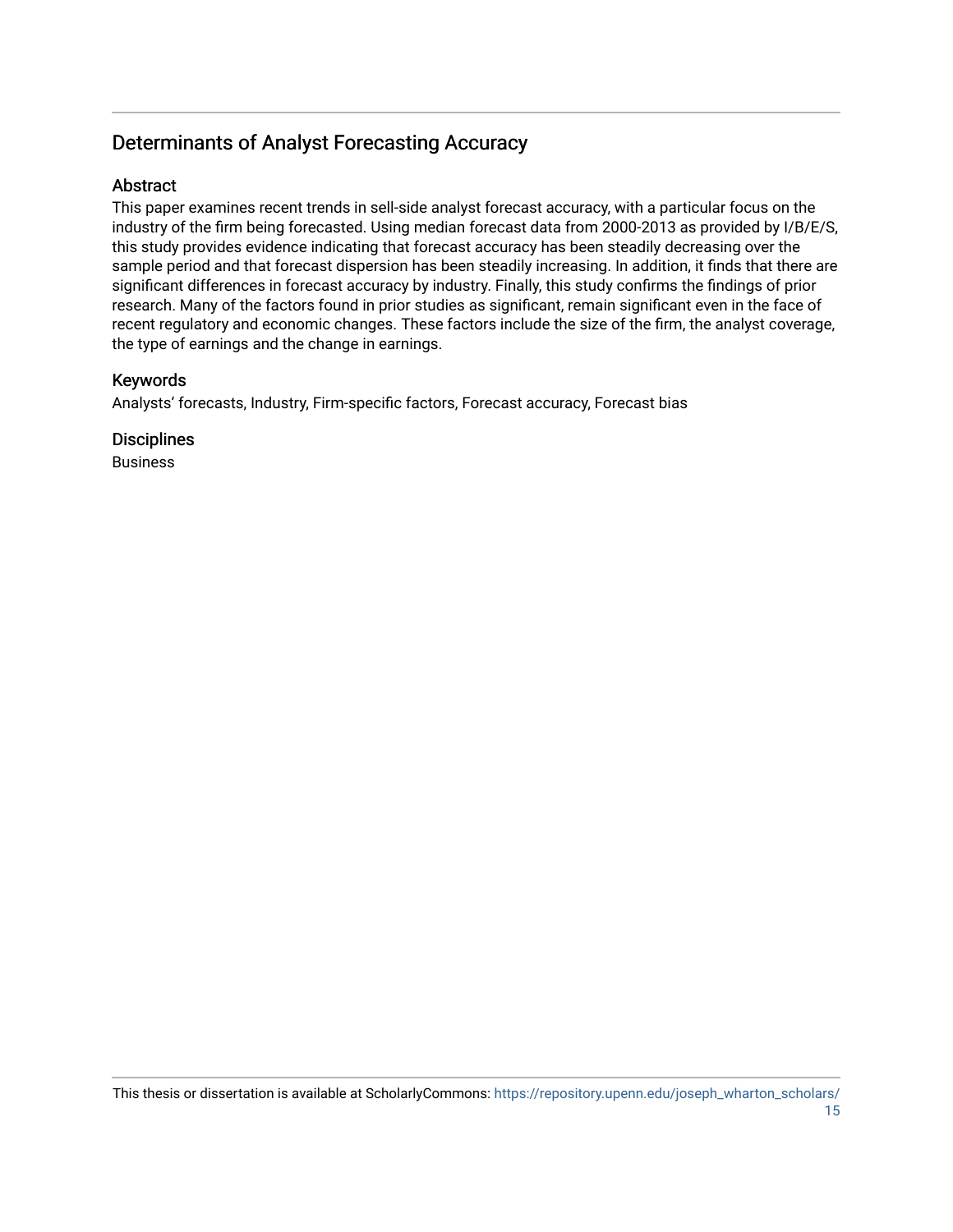Determinants of Analyst Forecasting Accuracy Salvador Hutira [shutira@wharton.upenn.edu](mailto:shutira@wharton.upenn.edu) Advisor: Professor Victor J. Defeo [defeo@wharton.upenn.edu](mailto:defeo@wharton.upenn.edu) Department of Accounting, The Wharton School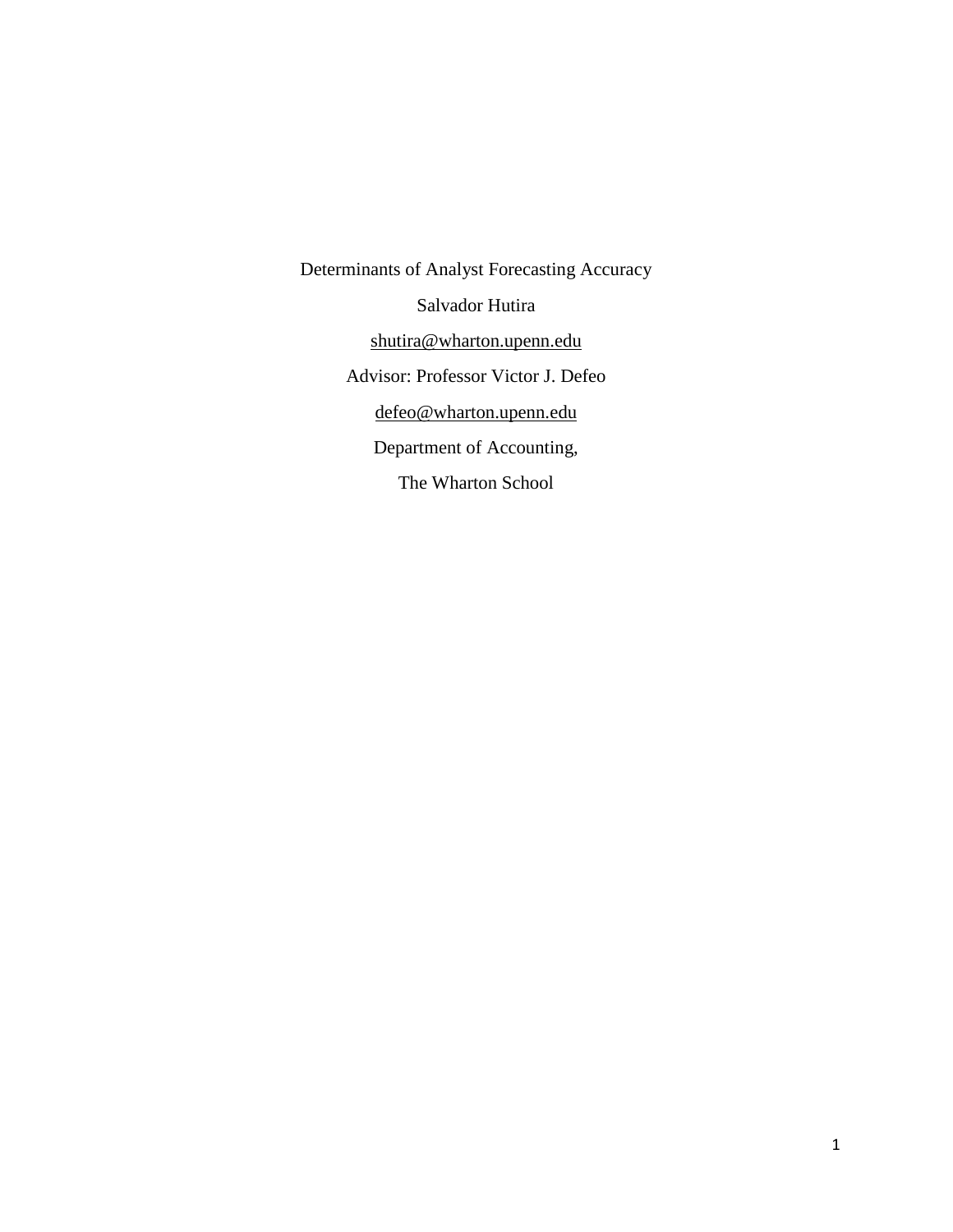# **ABSTRACT**

This paper examines recent trends in sell-side analyst forecast accuracy, with a particular focus on the industry of the firm being forecasted. Using median forecast data from 2000-2013 as provided by I/B/E/S, this study provides evidence indicating that forecast accuracy has been steadily decreasing over the sample period and that forecast dispersion has been steadily increasing. In addition, it finds that there are significant differences in forecast accuracy by industry. Finally, this study confirms the findings of prior research. Many of the factors found in prior studies as significant, remain significant even in the face of recent regulatory and economic changes. These factors include the size of the firm, the analyst coverage, the type of earnings and the change in earnings.

Keywords: Analysts' forecasts, Industry, Firm-specific factors, Forecast accuracy, Forecast bias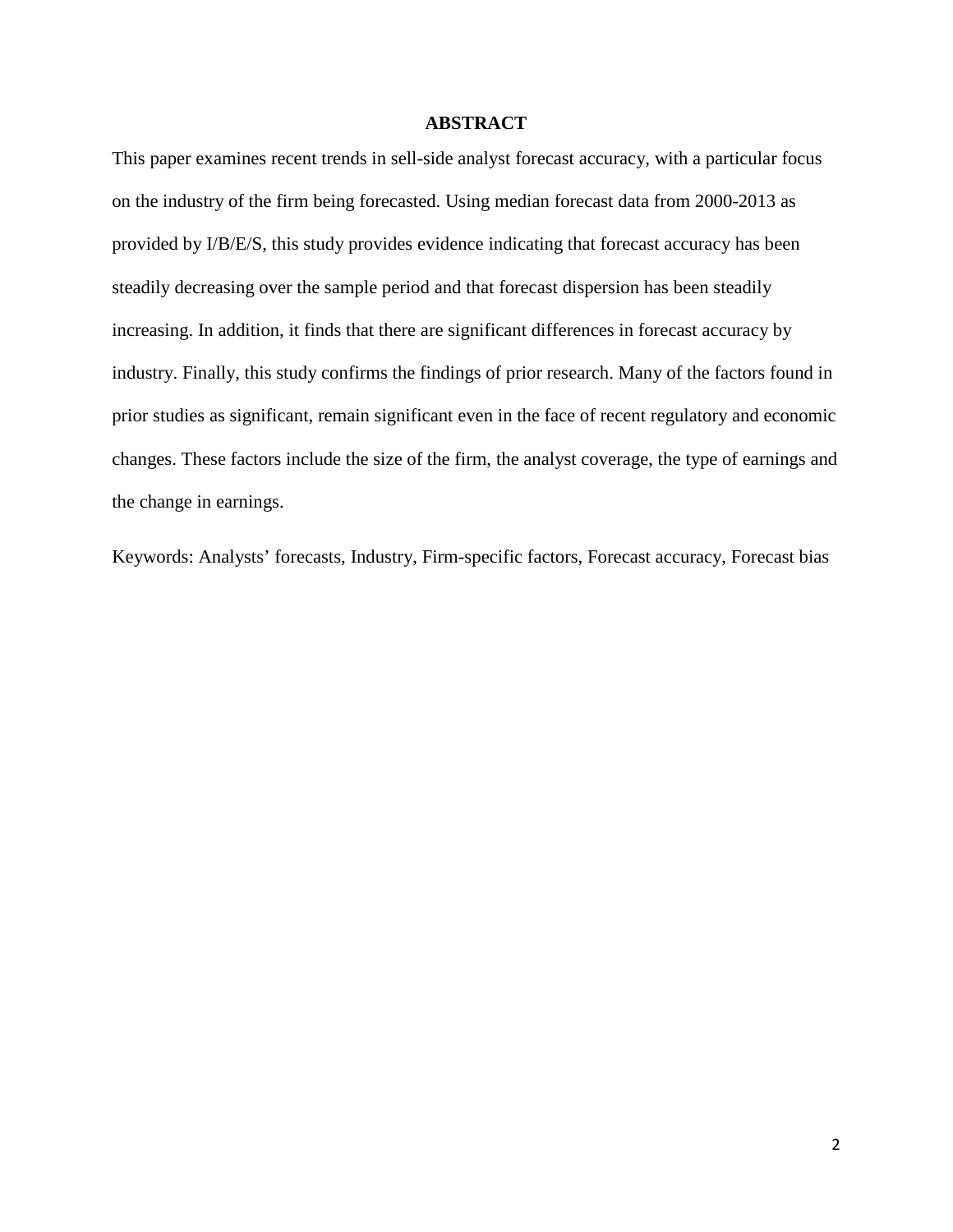#### **INTRODUCTION**

This study examines the impact of the industry of the forecasted firm on analyst forecasts. For three different measures of forecast accuracy, it finds significant differences across industries. In addition, this study replicates past research using more recent data to examine the impact of the forecast horizon, the duration of the interval between when analysts issue their recommendations and the actual firm reporting date. It will also be shown that significant variation in forecasts occur between 2000-2007 and 2008-2013. Consequently, future research using aggregate data would benefit from better scrutiny in their selection of sample data and in their selection of forecast horizon.

Within this study, the term "forecasts" refers to estimates of annual earnings per share (EPS) provided by sell-side analysts. To explore the factors that affect an analyst's ability to issue accurate forecasts, this paper examines three different properties of analyst forecasts.. Forecast "accuracy," is defined as the absolute value of the percentage difference between realized EPS and forecasted EPS. "Bias" refers to the percentage difference between realized EPS and forecast EPS, and measures analyst optimism or pessimism. Finally, "dispersion," or the standard deviation among analysts' forecasts for a forecast horizon divided by the realized EPS, is a measure of the spread of analyst forecasts.

#### **DETERMINANTS OF FORECAST ACCURACY**

The engagement by sell-side analysts to forecast the earnings of publicly traded companies is an important component in efficient capital markets. As pointed out in a number of past studies, such as those by Kothari (2001), Michaely and Womack (2005) and Frankel, Kothari and Weber (2006), the recommendations and forecasts issued by sell-side analysts

3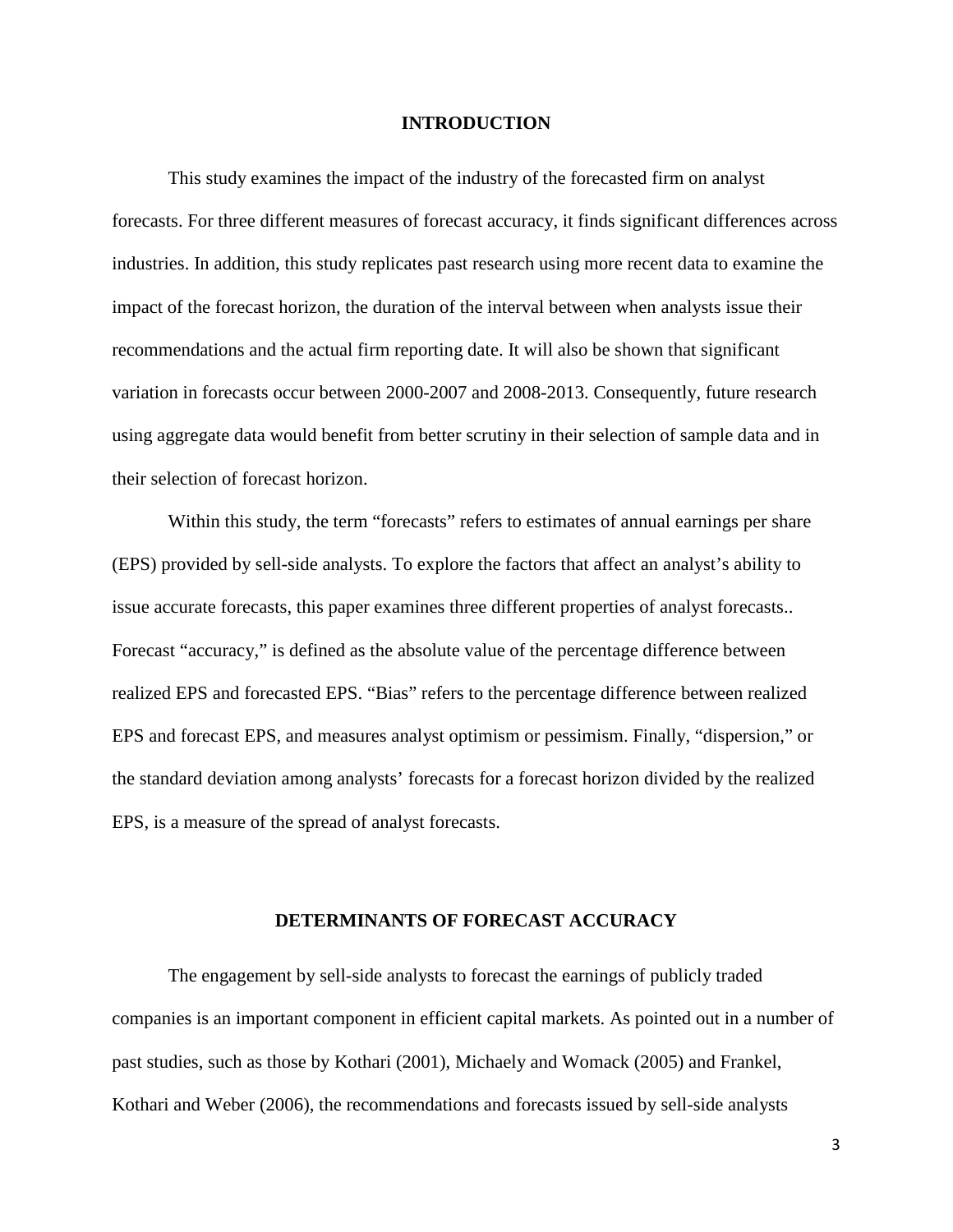significantly impact the operations of the markets. These studies suggest that, in an efficient capital market, analyst forecasts perform several key roles. First, almost all financial valuation models are based on earnings forecasts, either directly or indirectly. Thus, forecasts drive significant movements in the level and variability of equity prices and returns and as such play a key role within the economy. Second, policy research by both regulators and academics relies extensively upon the financial statement analyses and recommendations provided by security analysts. Given the importance of these forecasts, these studies claim that systematic, aggregate errors lead to increased corporate agency costs and reduced informational efficiency within financial markets. As a result, a significant body of research has been devoted to identifying those factors that drive systematic errors within forecasts.

Past research has focused on multiple determinants of forecast accuracy. These studies cover factors ranging from firm specific indicators, to the quality and type of analysts covering the firm, to the state of the economy, some of which will be included as control variables within the analysis.

#### **Industry:**

The industry and business operations of the firm are well documented causes of variation in forecast accuracy. (See Brown (1997), Dunn & Nathan (1998) and Coën, Desfleurs and L'Her (2009).) The relationship of industry to forecast accuracy revolves around the ability of analysts in certain industries being better able to conduct their analyses. There are multiple potential causes to this. First, there is likely to be variation in the stability of operations among industries. For example, utilities, are likely to be subject to fewer exogenous than are firms operating with the mining sector, whose operations are subject to fluctuations in commodity prices. Second,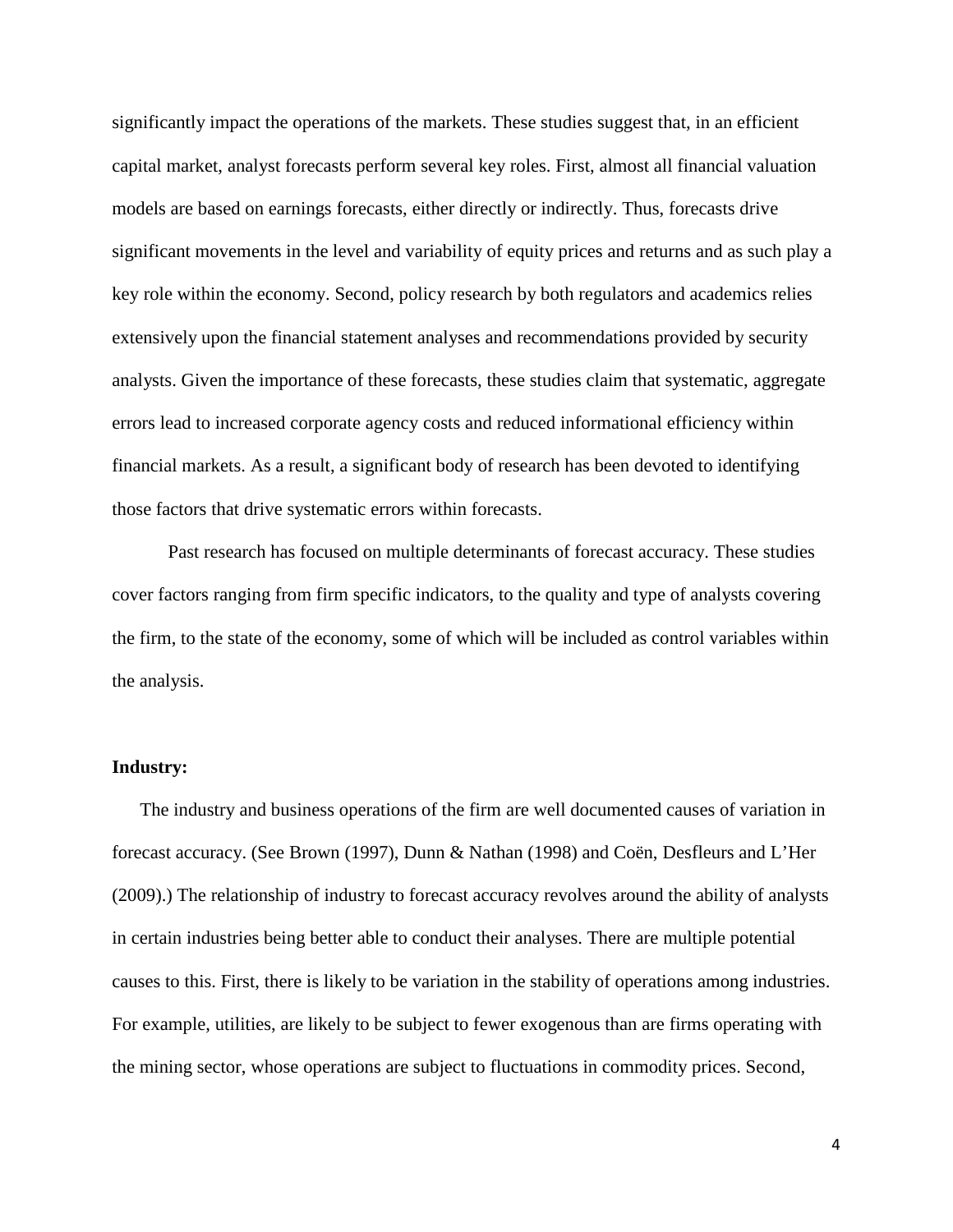forecast accuracy is likely to be affected by the innate skill of the analyst. Second, certain industries may have greater aggregate analyst coverage, which can lead to better marginal information gathering and more accurate consensus estimates. Finally, accounting factors can be another link in the relationship between accuracy and industry. DeFond and Hung (2003) note that the accounting choices that firms make and that affect their reported earnings vary by industry. And, they find that cross-sectional differences in accounting choice are systematically correlated with differences in accuracy and bias.

## **Forecast Horizon:**

The forecast horizon, or the time between when an analyst submits an EPS forecast and the announcement by the company of the actual EPS, significantly affects the accuracy of forecasts. Intuitively, the further out one makes an estimate, the greater the probability of error. A number of past studies have shown this to be the case (Richardson, Teoh, & Wysocki, 1999; Burgstahler and Eames, 2003; Eames and Kim, 2012). As expected, this study finds that accuracy decreases as the horizon increases.

## **Firm Size:**

The size of the firm is a well-documented determinant of forecast accuracy, with larger firms generally having more accurate forecasts (Brown 1998). The principle rationale explaining this relationships is that larger firms generally have a large analyst following, which contributes to more extensive coverage and aggregate information gathering. Other potential explanations include greater scrutiny by market participants that pressure the company into better reporting, stable earnings and more comprehensive disclosure by the firm's managements.

5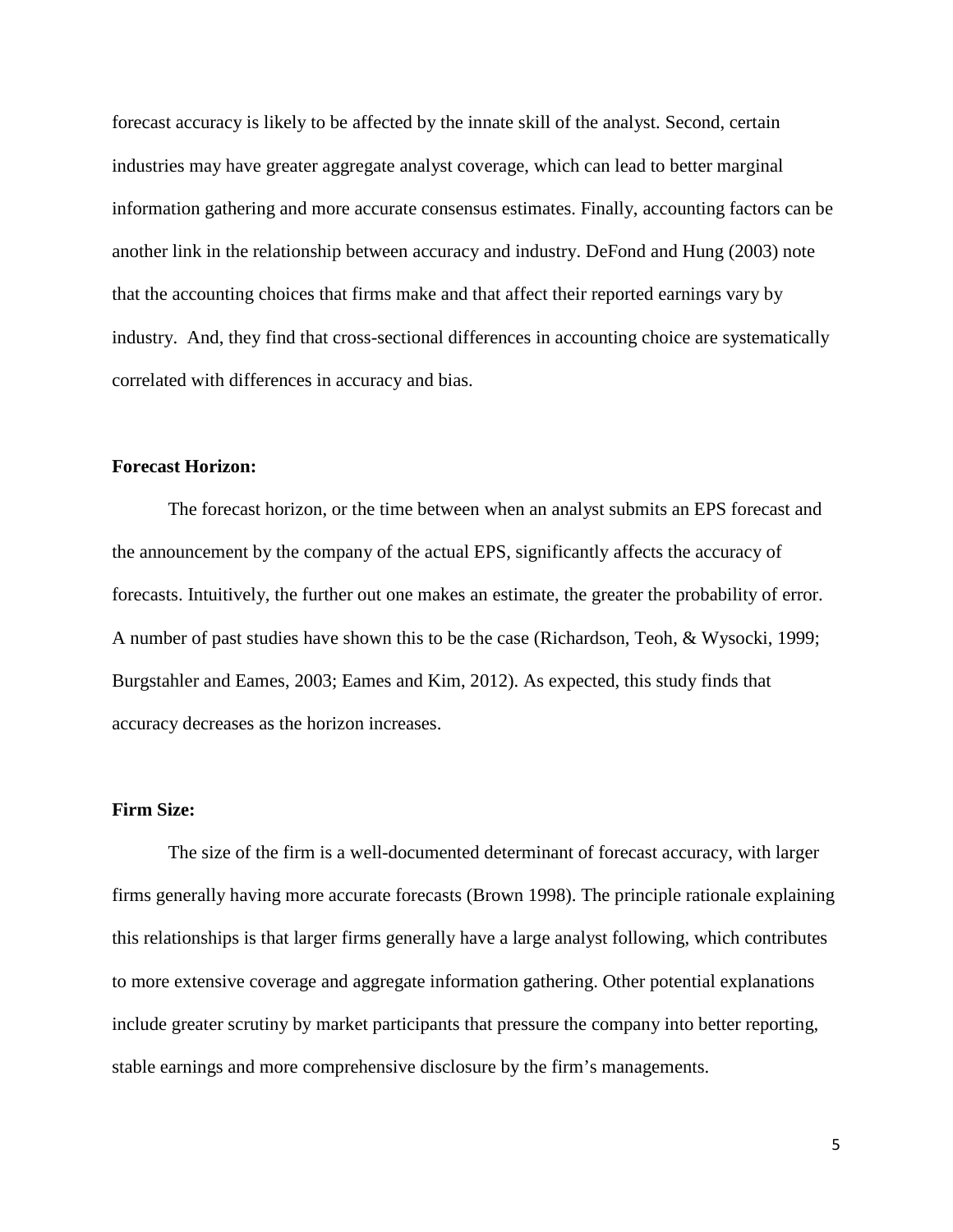# **Analyst Following:**

Significant research has been devoted to identifying measures and indicators of competence and efficacy of sell-side research analysts (Mikhail, Walther, and Willis 1997). For the purposes of this study, the focus will rest primarily on general trends in the analyst following, such as the number of analysts following a firm within the coverage period and the dispersion in their forecasts. Several studies have reported that a larger analyst following is associated with greater forecast accuracy (Alford and Berger 1999). They argue that, at the margin, each additional analyst contributes new information to the consensus estimate.

# **Earnings Type:**

The earnings type (profits vs. losses and year over year increases vs. decreases) has been found to be associated with forecast accuracy (Brown 1998; Ciccone 2005; Dowen 1996). The association has been attributed to the incentive structure of sell-side analysts. Those analysts who issue a negative recommendation risk their relationships with the firm's management and, thus, their access to information (Lim 2001; Das, Levine, and Sivarmakrishnan 1998). In addition, research devoted to the study of cognitive biases in analysts. (Easterwood and Nutt, 1999) has found that analysts have a tendency to overreact to good earnings information and underreact to bad earnings information. In addition, Capstaff et al. (1998) find that forecast errors are much smaller for earnings increases than for decreases.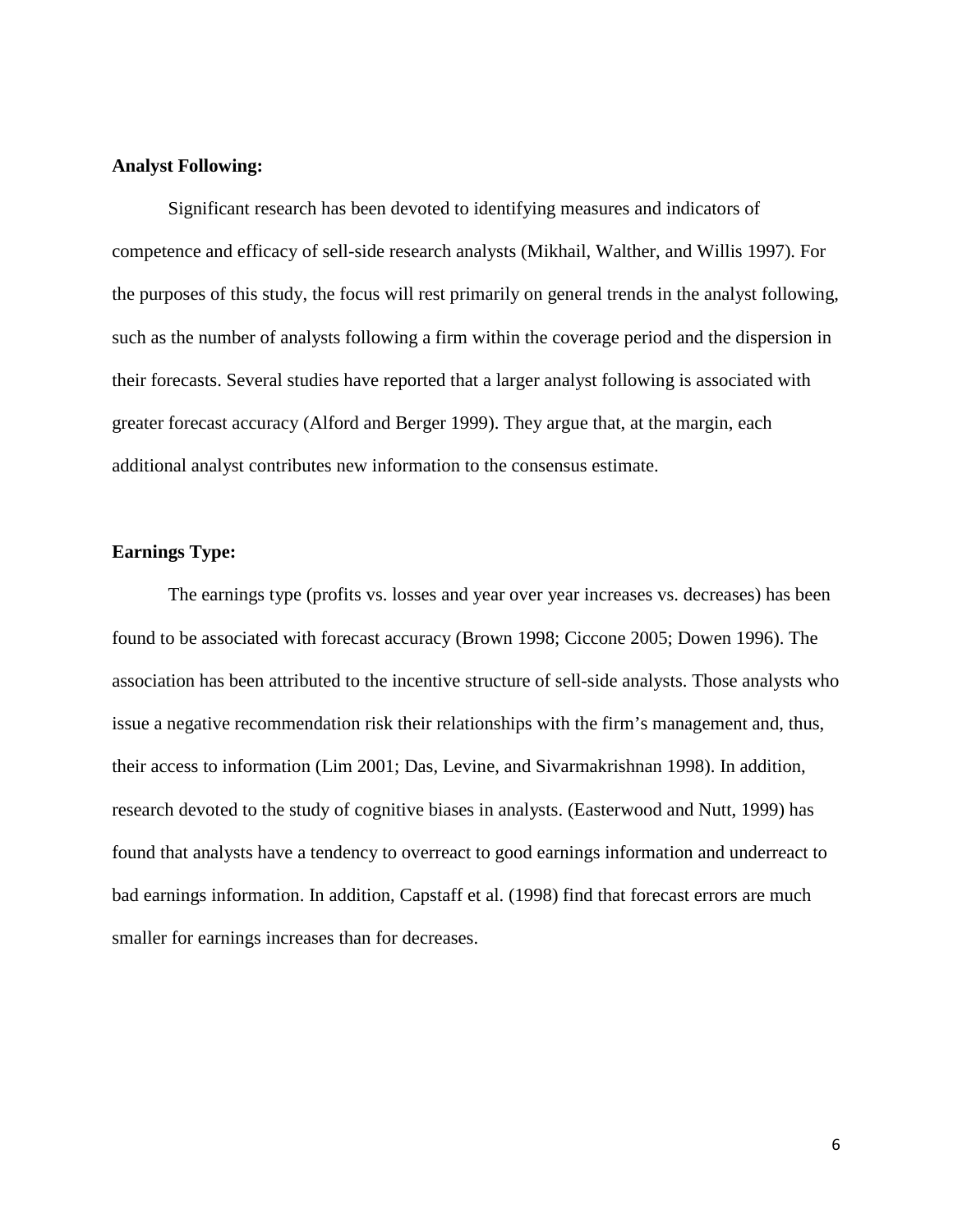# **Earnings Management:**

The impact of earnings management and earnings quality on forecast accuracy is welldocumented. While a number of different definitions of earnings quality have been proposed in the literature, all focus on the usefulness of the earnings measure for decision making (Dechow, Ge and Schrand 2010). Within the context of this paper, the term "earnings management" refers to actions undertake by management that undermine earnings quality and thus the ability of sellside analysts to issue accurate forecasts. Some of the proxies for earnings quality examined in prior research include specific financial accounting manipulations, such as discretionary accounts, transaction-timing and reporting incentives (Salerno 2014). A direct examination of the specific mechanism of earnings management is outside of the scope of this paper, however one source of debate has been the observed discontinuity in earnings around zero. Prior studies have noted a statistically significant difference in those firms having slightly negative vs. slightly positive earnings, with a larger than expected number of firms reporting slightly positive earnings. Recent literature using more current data suggests however that this discontinuity has disappeared for realized earnings, although not necessarily for analyst forecasts (Gilliam et al. 2015).

Burgstahler and Eames (2003) find that analysts exhibit significant forecast pessimism, overestimating earnings, for those firms that report zero earnings and significant forecast optimism, underestimating earnings, for those firms associated with zero earnings forecasts. Specifically, they find that analysts have higher than expected forecasting errors around zero. These results have been corroborated by both Eames and Kim (2012) and Gilliam et al. (2015).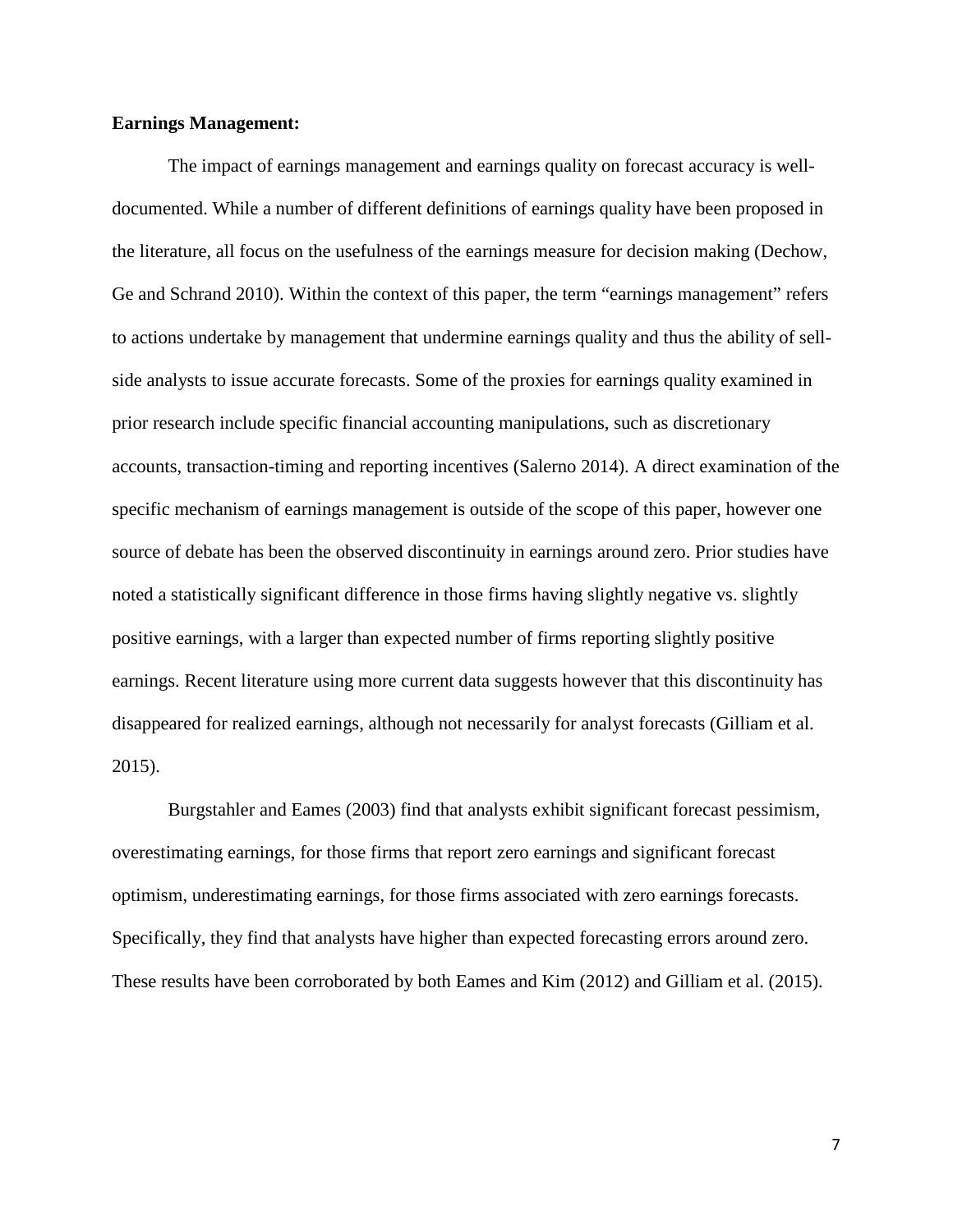## **Financial Crisis:**

As noted by Espahbodi, Espahbodi and Espahbodi (2015), the accuracy and dispersion of forecast errors have changed over time, shifting from pessimistic to optimistic. They find that, within their sample from 1993-2013, both the magnitude and the dispersion of forecast errors, have been steadily increasing. Several studies have pointed to significant changes in regulation and the economy, with mention to the Great Recession in the United States, as the primary catalysts for these changes. Chronologically within the data set examined, the major exogenous financial shocks or regulatory changes encountered include the Regulation Fair Disclosure (Reg FD), implemented by the Security and Exchange Commission in the US in October 2000, the early 2000's recession, Sarbanes-Oxley in 2002, the Global Settlement in 2003, the Great Recession in 2007-2008 and the passage of Dodd-Frank in July 2010. The stated intentions of the early 2000 reforms have been to reduce sell-side analyst incentives to issue biased recommendations (e.g. the Global Settlement), to improve accounting practices within financial reporting and finally to level the playing field for access to information, reducing incentives for companies to report selective information to certain analysts. Following these regulations, studies have found that analysts have had a lower propensity to report optimistic forecasts and recommendations (Herrmann, Hope and Thomas 2008; Hovakimian and Saenyasiri 2010). Hovakimian and Saenyasiri (2010), in particular, found that the median forecast bias essentially disappeared following the Global Settlement.

#### **DATA**

Actual and forecasted annual earnings per share for the years 2000-2013 were obtained from the Institutional Brokers Estimate System (I/B/E/S) for all U.S. firms that are included in the database. Forecasts are submitted to I/B/E/S by each analyst following a firm. Each analyst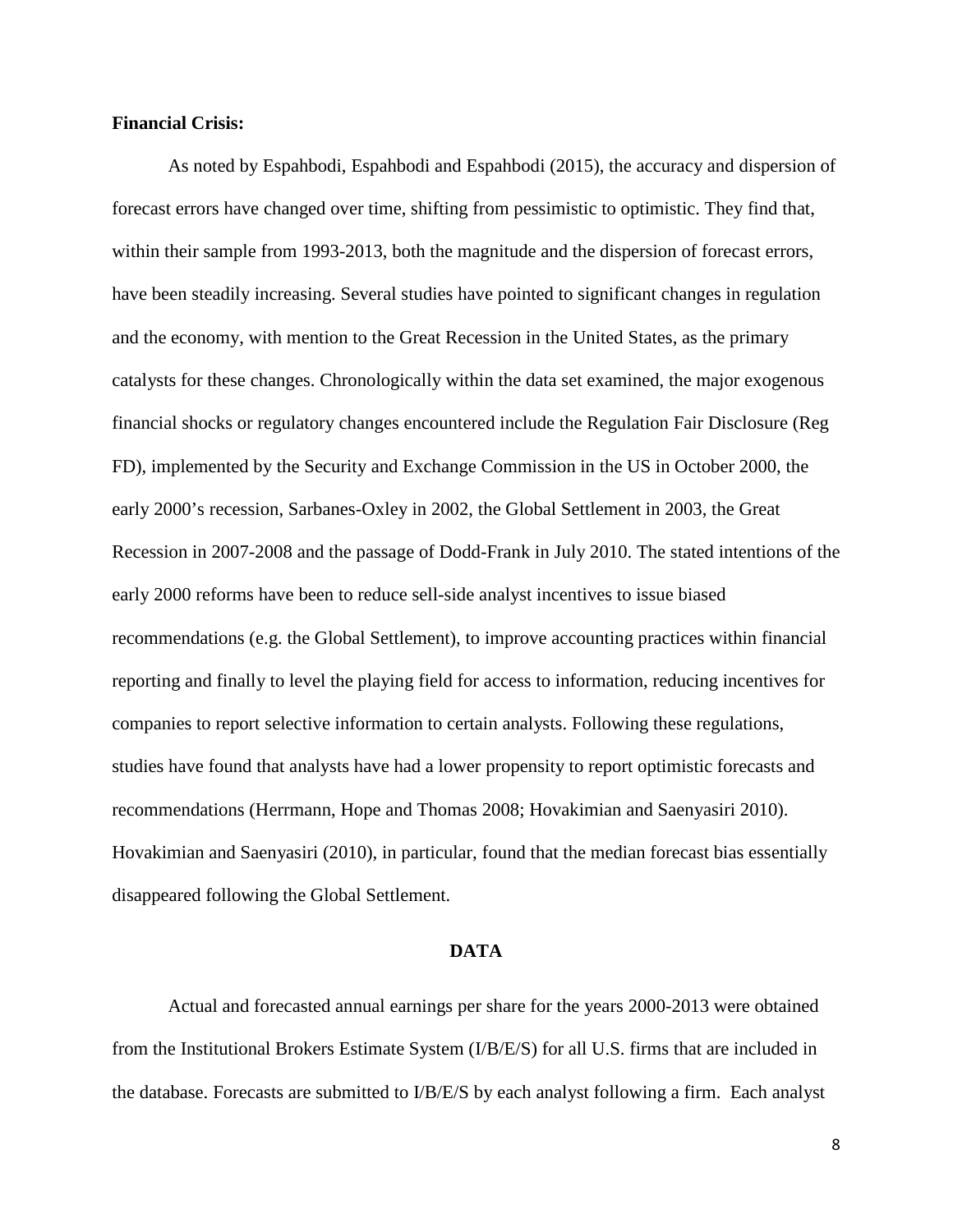forecast was classified based on the forecast horizon: 1-90, 91-180, 181-270 and 271-360 days prior to the actual announcement day. For each forecast horizon, the median forecast was obtained. While analysts may update their forecasts year within a forecast horizon interval, only the most current forecast within each interval has been included in this study. The median forecast, as opposed to individual forecasts, is used to simplify the comparison with forecast dispersion and to mimic the use of the consensus estimate among market practitioners. Past research also indicates little difference between the use of the median forecast versus the average in the calculation of the composite forecast (Coën et al. 2009). In addition, this study excludes those firms with fewer than three analysts, or forecasts, for a forecast horizon (Chang et al. 2000; Coën et al. 2009). This allows for a more precise calculation of forecast dispersion.

The data was adjusted to exclude outliers, defined as forecasts which are in excess of 100% of the absolute value of realized earnings (Capstaff, Paudyal and Rees 1998). These outliers can be caused by data errors or other transitory factors, such as M&A activity or similar atypical events. In addition, to limit the effect of small divisors, such as those used in the calculation of forecast errors and dispersion, any divisors smaller than 0.02 are set to 0.02 within those calculations (Ciconne 2005). Finally, forecasts that have incomplete data, which are either missing or incorrect industry identifiers or missing year over year changes in earnings, such as for the first year a company reports earnings, are removed.

Additional information on individual factors is included within the methodology section. Tables 1-4 provide descriptive statistics for the sample, including descriptive statistics concerning the outlier removal procedure discussed above.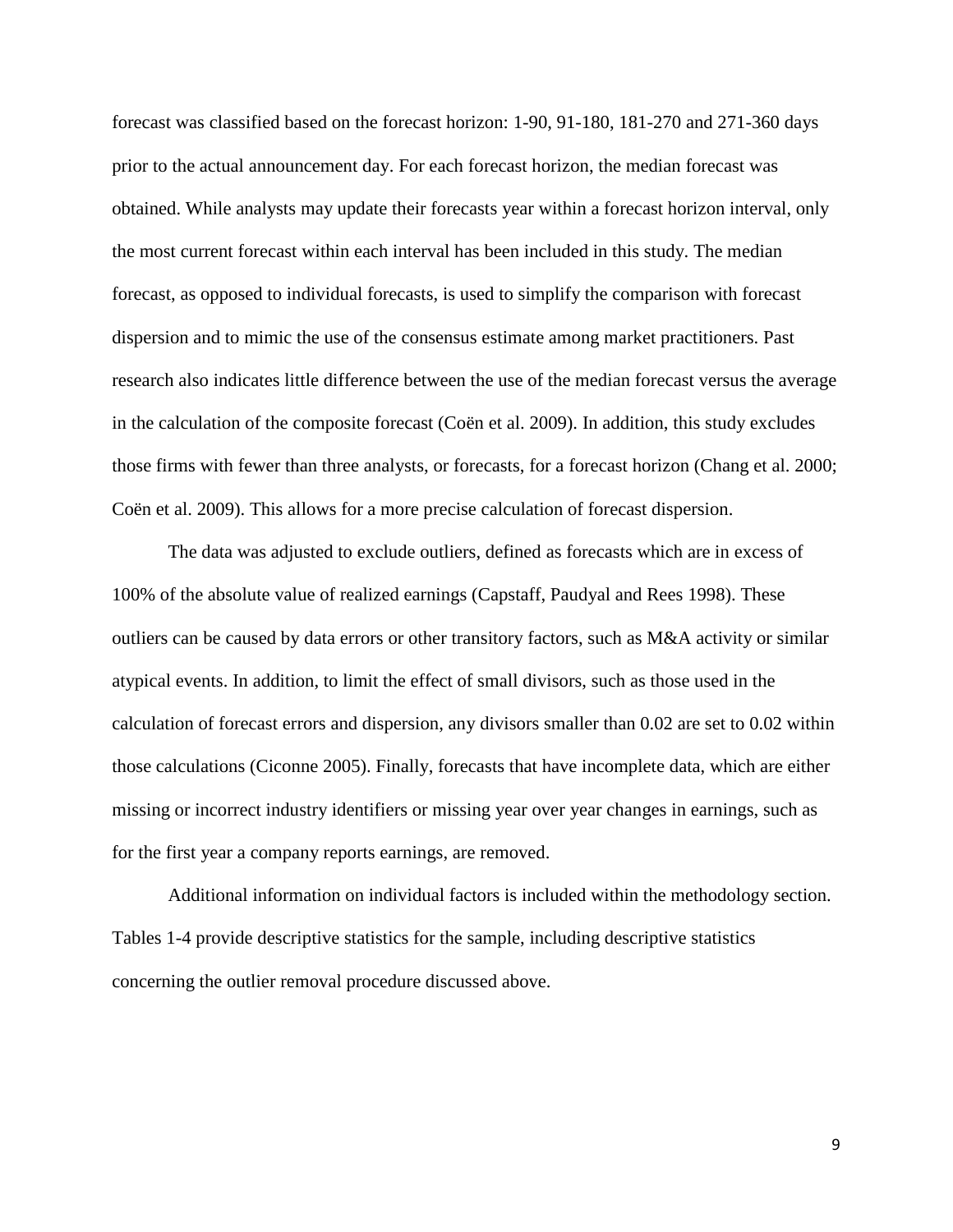#### **METHODOLOGY**

There are three different measures of forecast accuracy that this study examines. The first is forecast error (FE), which is calculated as the difference between the realized earnings (RE) and median forecast for the period (F), divided by the realized earnings.

$$
FE = \frac{RE - F}{|RE|}
$$

The second is the absolute forecast error (AFE), which is the absolute value of the forecast error.

$$
AFE = |FE|
$$

The third measure is forecast dispersion (FD), which is calculated as the standard deviation  $(\sigma_F)$  of the forecasts divided by the actual earnings.

$$
FD = \frac{\sigma_F}{|RE|}
$$

Within this paper, the forecast error is interpreted as a measure of the bias of analysts. When the error is negative, their forecasts are greater than the reported earnings and are referred to as "optimistic". Conversely, when the error is positive, the forecast is smaller than the realized earnings and so they can be considered pessimistic. The absolute forecast error is interpreted as a measure of the accuracy of analysts in their forecasts: the larger the absolute error, the further away the forecast is from the realized earnings.

This analysis also includes an examination of the forecast dispersion. Although the consensus estimate is generally the primary statistic employed by market participants within their analyses, the consensus estimate loses significant information about the distribution of the forecasts. For example, dispersion is sometimes interpreted as an indicator of herding behavior among analysts (Hong, H., Kubik, J., and Solomon, A. 2000). Within this paper, however, low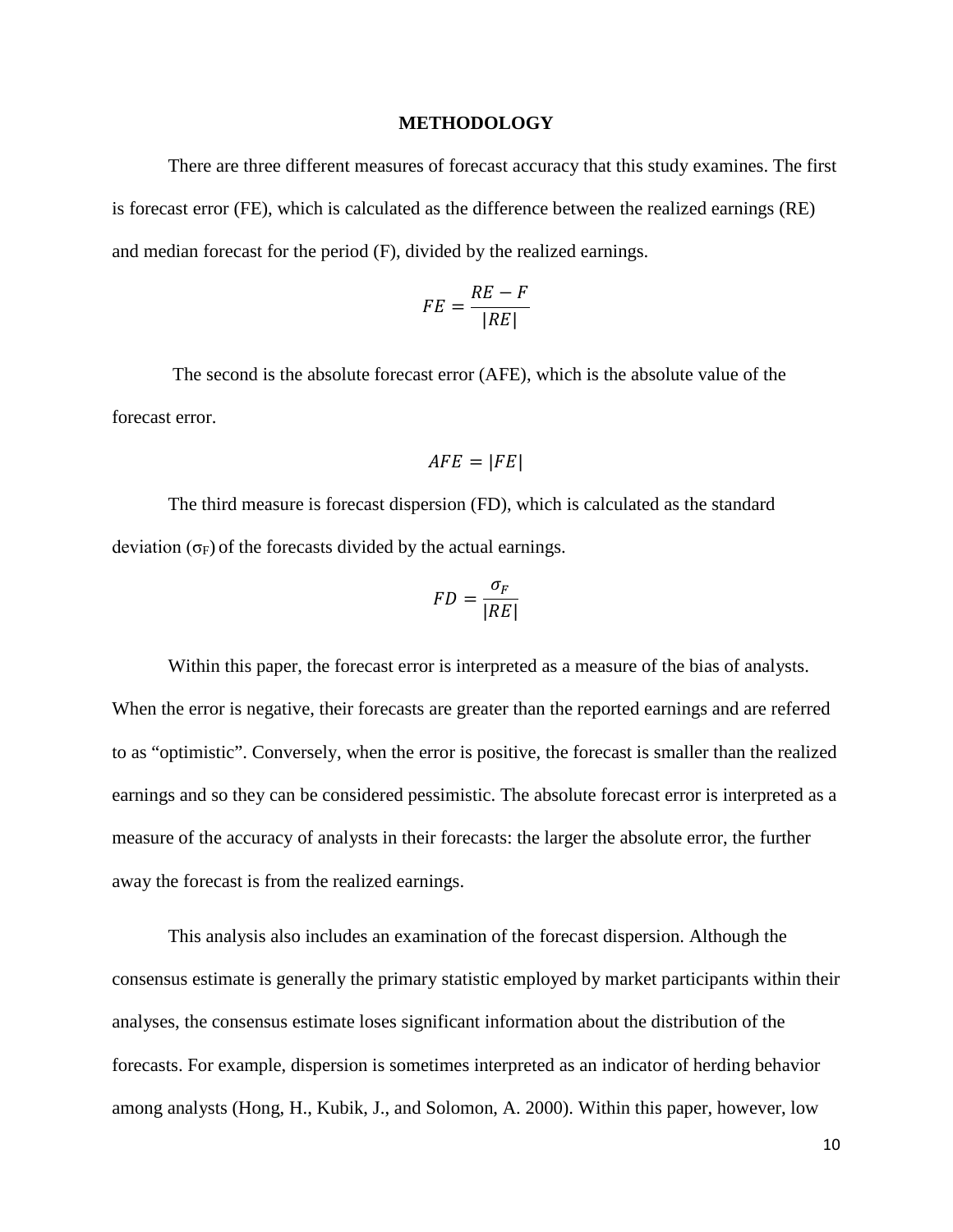dispersion is seen as desirable for two reasons. First, Ciccone (2001) claims that those firms which are potential candidates to hide bad information have been associated with higher dispersion in forecasts. Second, table 4 suggests there exists a correlation between higher forecast errors and higher analyst dispersion. Consequently, this paper also analyzes whether the same factors that are believed to affect forecast accuracy and bias are also significant in impacting the dispersion of analyst errors.

To identify what, if any effects the discussed factors have on the earnings forecasts, the following ordinary least squared regression is run:

$$
FP = \alpha + \sum_{i=1}^{n} (\beta_{1,i} * I) + \sum_{i=1}^{m} (\beta_{2,i} * INT) + \beta_3 * ANL + \beta_4 * \ln MCAP + \beta_5 * CHNG + e
$$

Where:

- FP: The forecast property being tested, FE, AFE, or FD, as defined above.
- I: Categorical variables representing the firm's industry classification, as defined by the Standard Industrial Classification (SIC) system. These variables are coded as 1 if the forecast is for a firm within an industry or 0 otherwise. This paper uses eight industry groups, as defined by the SIC system, with the ranges of numbers included below:
	- o I1 (0100-1799): Agriculture, Forestry and Fishing, Mining and Construction. Three different divisions are combined to form I1 due to small sample size for the Agriculture and Forestry and Fishing divisions.
	- o I2 (4000-4999): Transportation, Communications, Electric, Gas and Sanitary service
	- o I3 (5000-5199): Wholesale Trade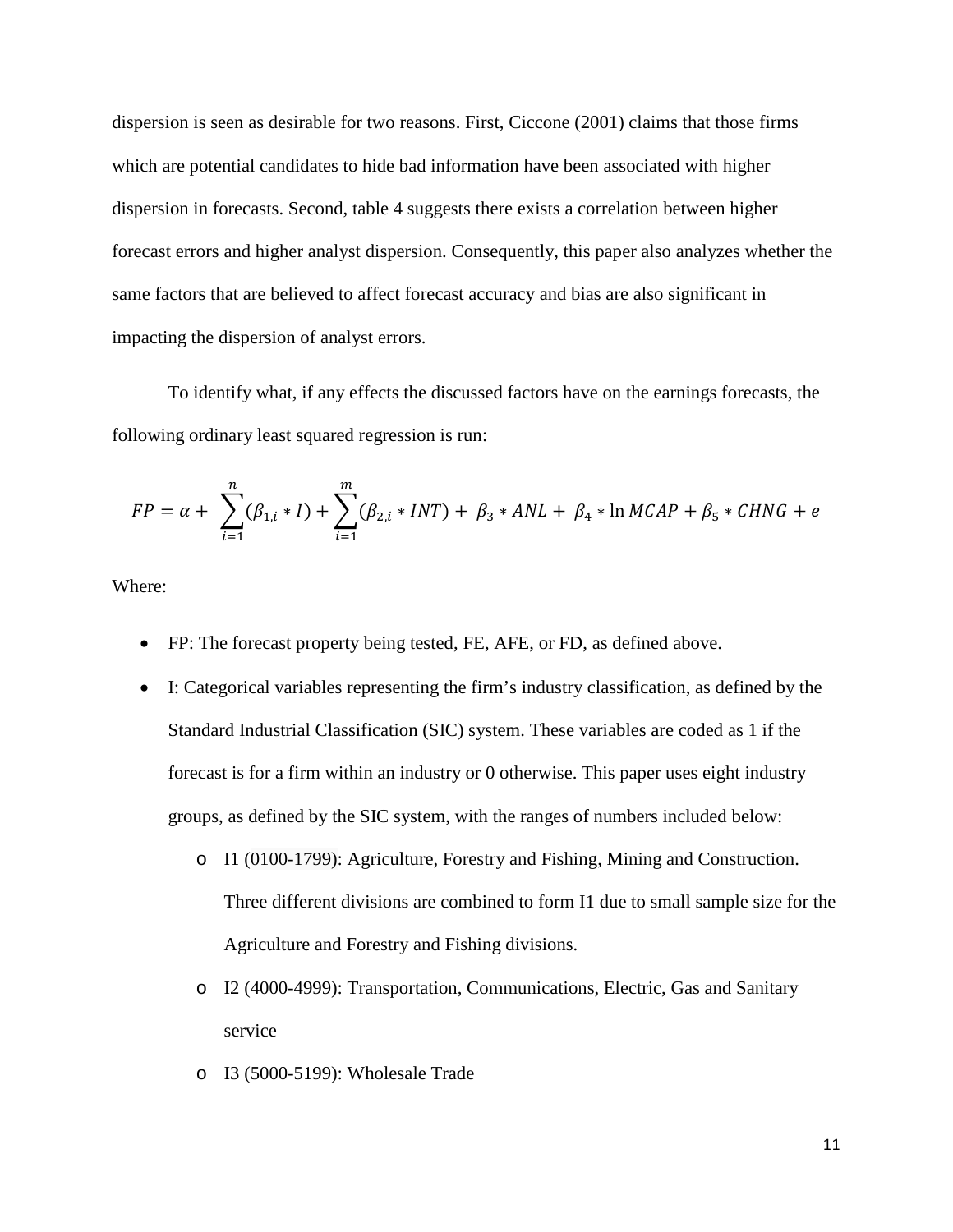- o I4 (5200-5999): Retail Trade
- o I5 (6000-6799): Finance, Insurance and Real Estate
- o I6 (7000-8999): Services
- o I7: Other, or all other companies not tied to a predefined industry group.
- o I8 (2000-3999): Manufacturing. This industry is used as the reference, or baseline, against which all other industries are compared to in all the regressions.
- INT: Categorical variables representing intervals of realized earnings. Variables are coded as 1 if the realized earnings for the associated forecast falls within the interval:
	- o INT1: All negative realized earnings to small losses (-∞, -0.1).
	- o INT2: Small losses (-0.1, 0).
	- o INT3: Small profits  $(0, 0.1)$ .
	- o INT4: All remaining positive realized earnings  $(0.1, \infty)$ . The variable representing this interval is used as the baseline in all regressions.
- MCAP: the log of the market cap, taken as the share price multiplied by the shares outstanding at the beginning of the year.
- ANL: The number of analysts reporting forecasts for the firm. Those firms with less than three forecasts and thus three different analysts within the forecast period have been excluded.
- CHNG: A categorical variable representing whether realized earnings increased or decreased from the last announcement date. The value is coded as 1 if the realized earnings declined. The baseline in the regression is an increase in realized earnings.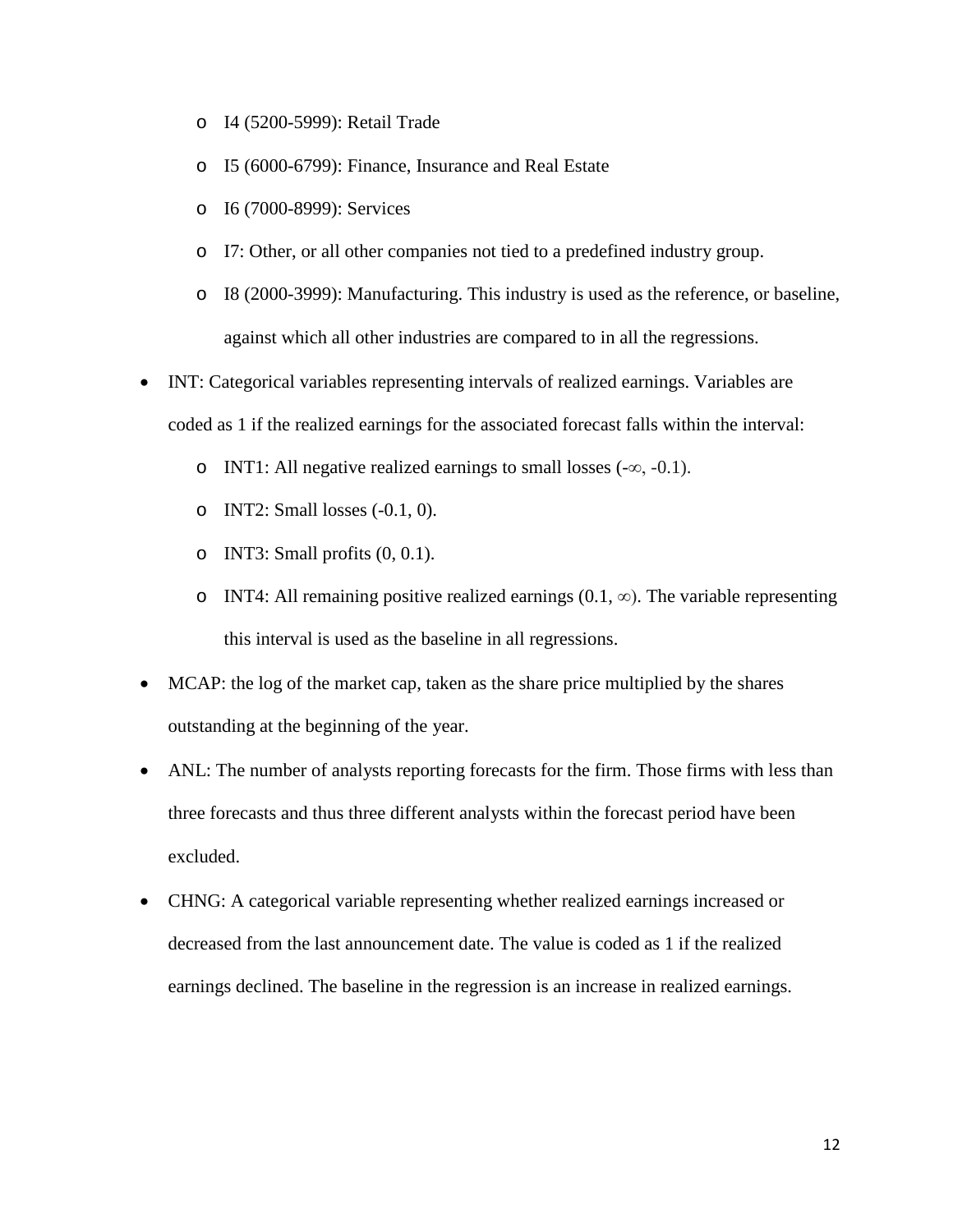To conduct the analysis, regressions were performed for each of the forecast horizons: 1-90, 91-180, 181-270 and 271-360 days prior to the actual announcement day. It is expected that as forecasts approach the announcement date, both the magnitude and the dispersion of the forecast errors will decrease because, as the report date draws closer, analyst are likely to have more information about events that have occurred and that have an effect on the earnings for the year, and because the remaining forecast horizon . The reason for this is because, on the one hand analysts have access to additional quarterly reports and management guidance that would improve their accuracy and on the other hand fewer outside events are likely to happen in a shorter forecast horizon. What is less clear and what this study will attempt to discern is what effects the forecast horizon has on the significance of the factors that affect forecast accuracy.

The second constraint is that separate regressions are run across the sample years. In the course of collecting and assembling the data, it became apparent that there were noticeable differences in the three forecast measures across time. Specifically, large differences were noticed between the 2000-2007 and 2008-2013 intervals. Thus, in addition to regressions run for the three forecast measures across the entire sample dates, separate regressions are also run for the two intervals mentioned.

#### **RESULTS AND ANALYSIS**

#### **Analysis of Data:**

Figures A. – C. show the evolution of forecast error, absolute forecast error and forecast dispersion from 2000 to 2013. In all three figures, the forecasts measures are broken up by forecast horizon.

Figure A. displays average FE over time, which can be interpreted as a measure of analyst bias. In the 0-90 day forecast period, which is the best approximations for the last

13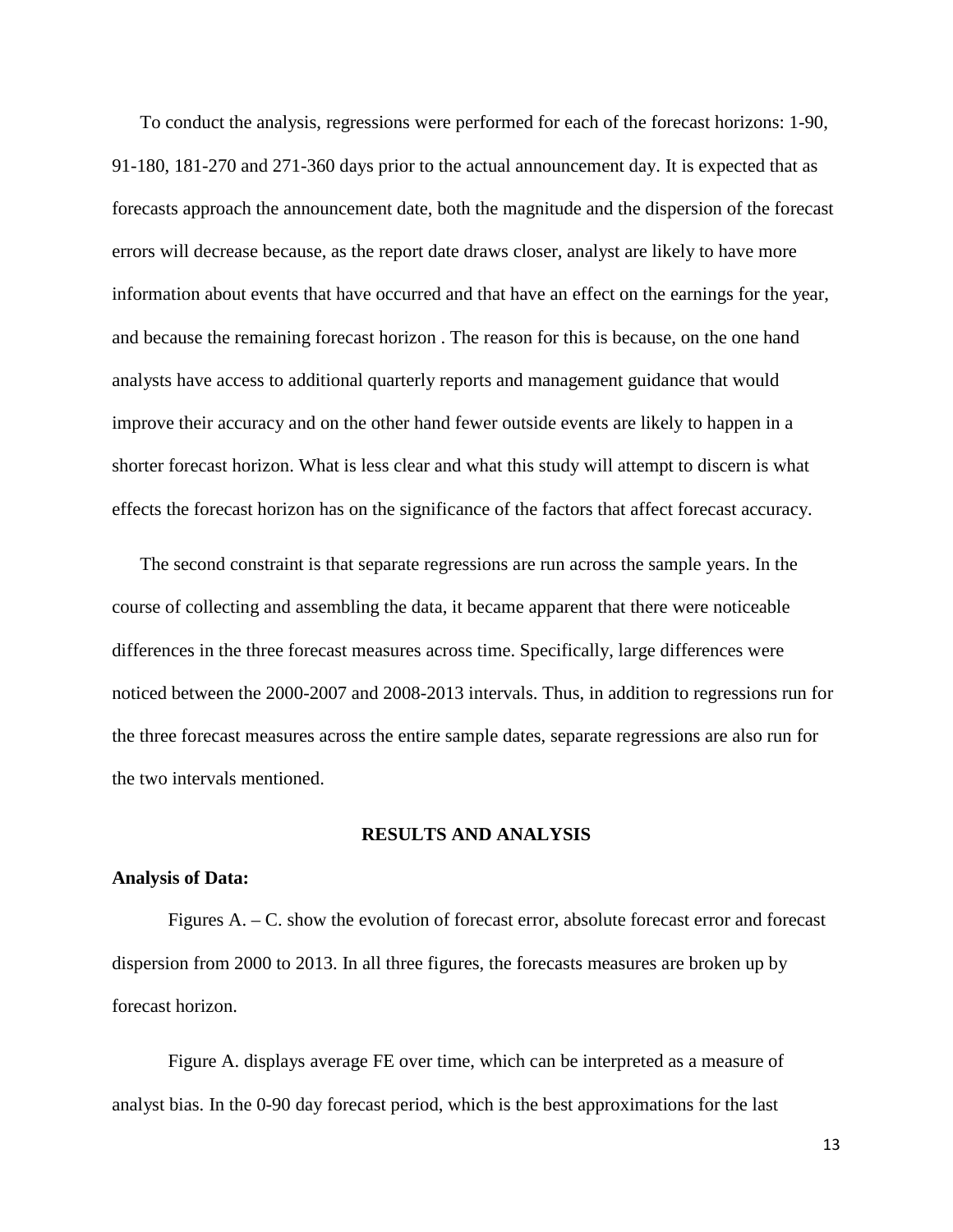estimate provided by analysts before the announcement date, the average error is low and slightly positive, or pessimistic. The average error remains relatively stable at slightly above 0% for all years except 2008 and 2009, where the average error is negative, or slightly optimistic, at - 0.8% and -0.3% respectively. Bias within the 91-180 forecast period is more variable, ranging from -2.9% in 2001 to 1.9% in 2010, with significant periods of optimism during 2008 and 2009. Bias for the 181-270 and 271-360 horizons is more pronounced. In this case, the forecast errors are substantially larger and negative during periods associated with the recessions in 2002 and 2007-2009. Figure B. represents the time series of AFE. As noted by Espahbodi et al. (2015), this measure of forecast accuracy can be observed to have increased modestly over the sample period. Across all four forecast horizons, the absolute value of errors increased over time. For the 0-90 day forecast horizon, they increased from 6.1% in 2002 to 7.2% in 2013 and for the 271- 360 horizon from 8.7% to 8.9%. As one would expect, the absolute forecast errors are substantially larger during the recessionary periods for 2000-2001 and 2009-2010.

Figure C reports the time series of the dispersion among analyst forecasts. The results of this study are consistent with those of Espahbodi et al. (2015). The dispersion among forecasts are increasing over time. In contrast to the time series for FE and for AFE, there does not appear to be a substantial difference across forecast horizons. The average dispersion across forecast horizons has increased from roughly 0.1 in 2001 to over 0.3 in 2010, before falling back to 0.16 in 2013.

 Figure D reports the time series of FE by industry. There is no evidence of a substantial difference in the time series across industries. Again, the evidence suggests that the forecast errors for all of the industries were more pronounced during the recessionary periods 2000-2001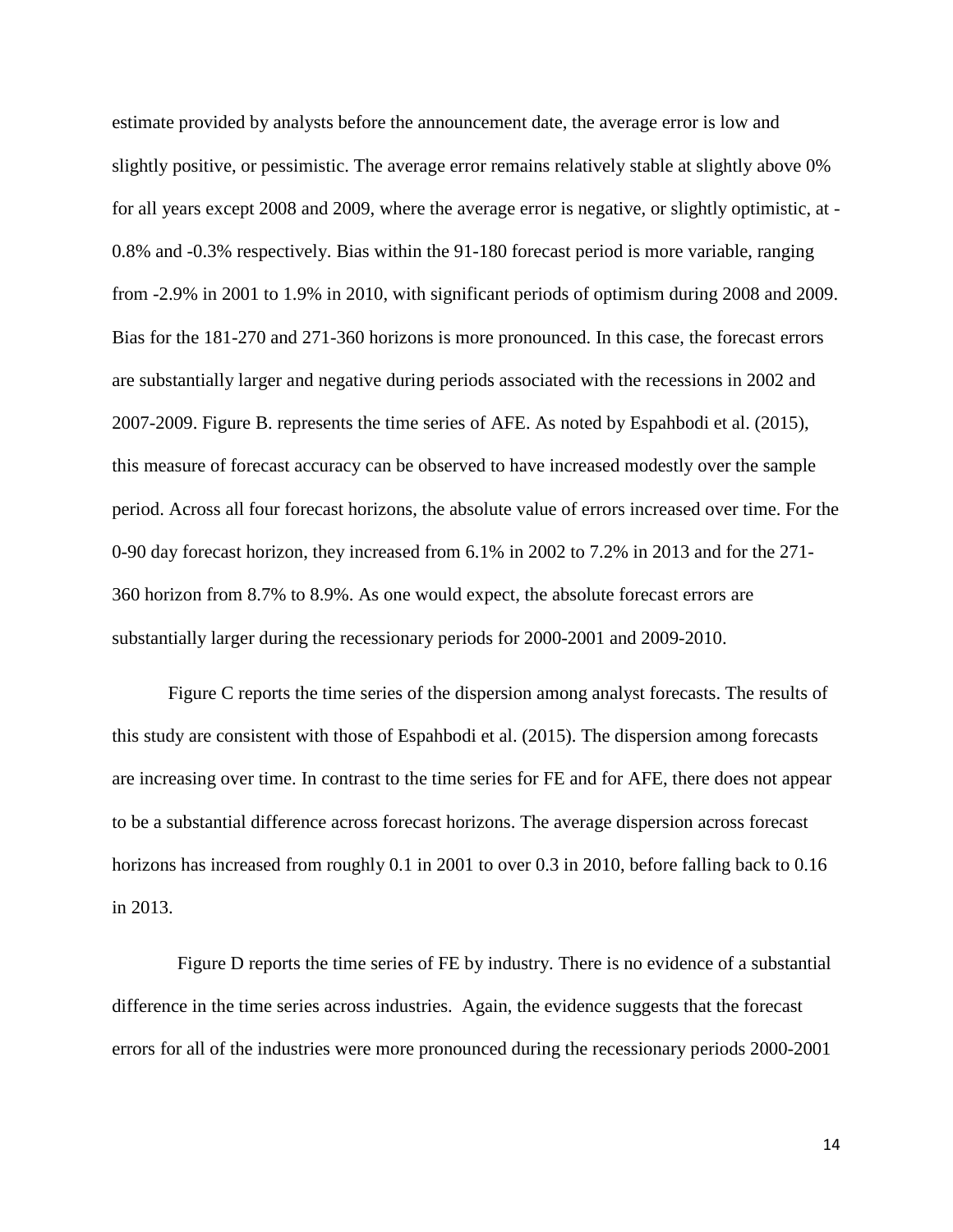and 2009-2010. With the exception of those intervals, the forecast errors for all industries vary around zero.

Figure E reports the time series of AFE by industry. Two observations are noteworthy. First, there is evidence of differences in the magnitude of the average absolute forecast errors across industries. The evidence suggests that the time series pattern and magnitude of the average absolute forecast errors for Manufacturing, Services, Transportation, Communications, Electric, Gas and Sanitary Service (T/C/E/G/S) and Retail Trade, are similar. However, the magnitude of the absolute errors for Agriculture, Mining and Construction, Wholesale Trade, and Finance, Insurance and Real Estate appear to be significantly larger. For example, for the period 2001-2013, the average forecast error for Agriculture, Mining and Construction was 17.4%. In contrast, for the same period the average absolute forecast error for Retail Trade was 11.5%.

Second, the evidence indicates a significant change in forecast accuracy after 2008. In particular, prior to 2008, the average absolute forecast error for the Finance, Insurance and Real Estate industry was 7.1%. Following 2008, the average was, 15.2%. In addition, the time series pattern for all industries appears to have changed following 2008. Figure F reports the dispersion of analyst forecasts over time. Prior to 2010, there is little evidence of across industry differences in the magnitude of the dispersion or in the time series pattern of the dispersion. There is a noticeable spike in the dispersion for all industries around 2010. The change is most pronounced for Finance, Insurance and Real Estate and for Agriculture, Mining and Construction.

15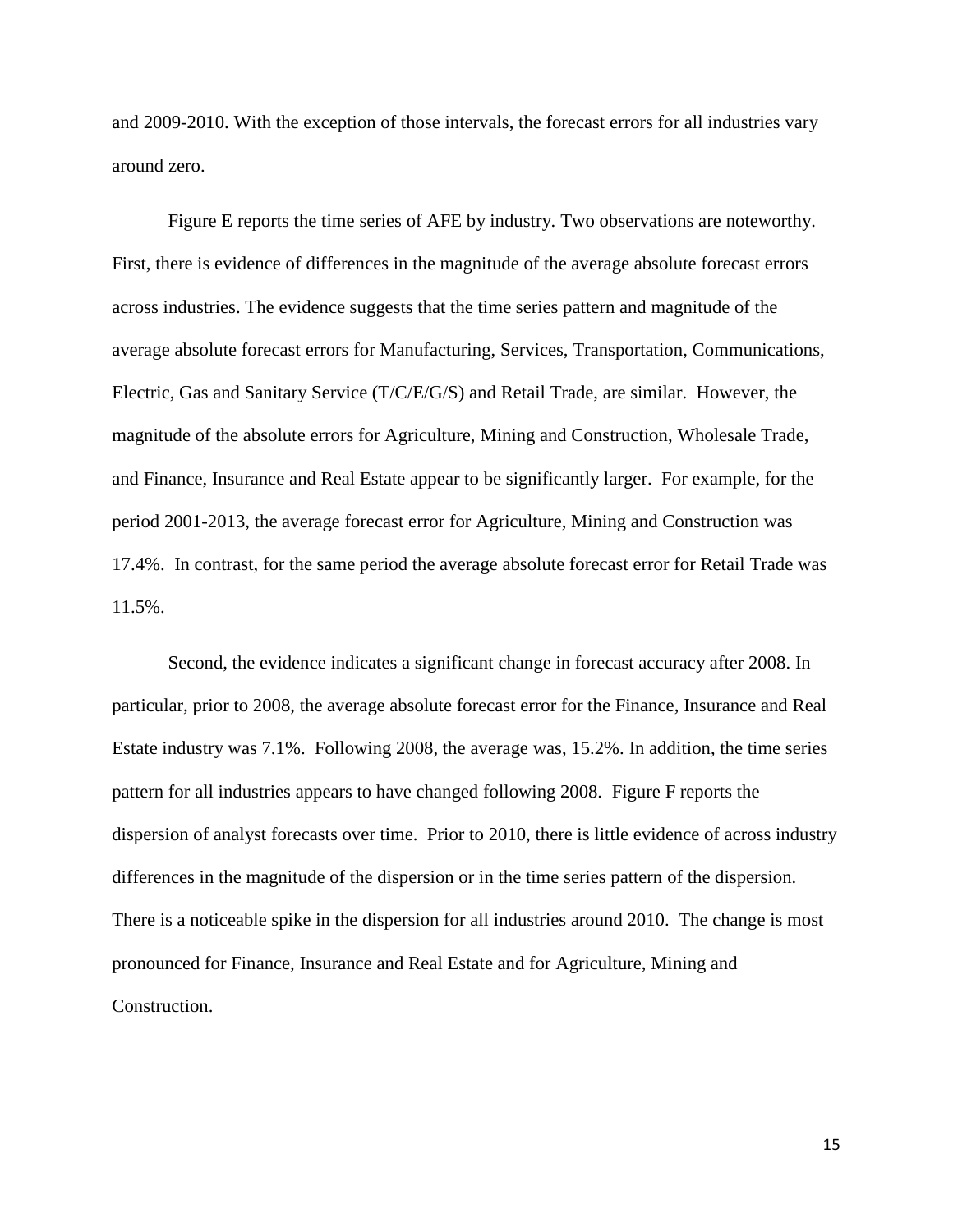# **Regression Analysis:**

Tables 5a – 7c report the results from the regressions for each of the three measures of forecast error. Based on the evidence from Figures A-C, regarding the changes following 2008, separate regressions were performed for 2000-2007 and for 2008-2013. This is done in an attempt at removing some of the effects of large residuals from the 2008-2013 period, which would otherwise alter results.

## **Forecast Error:**

Tables 5a – 5c report the results of the regressions with FE as the dependent variable. As expected, the coefficients for ANL, MCAP and CHNG are significant for each regression. Although the coefficient is small, the number of analysts is positively associated with pessimism in forecasts bias, whereas the market cap and yearly changed in EPS are much more strongly associated with optimism. The estimated parameters for the realized earnings interval (loss, small loss, small profit, profit) are less obvious. While it is apparent in all periods that losses are associated with optimism in forecasts, the significance of small losses and small profits varies. The evidence suggests that there is significant variation in forecast error compared to the baseline, which is represented by differences to positive earnings within the regressions, when the reported earnings are small. The coefficients associated with bias for small losses depend on the sample period. The predicted coefficients for the 1-90 and 181-270 day forecast horizons are pessimistic and significant for the 2000-2007 period, but optimistic and not significant for the other two horizons. In the 2008-2013 sample date, the coefficients are positive and thus pessimistic in the 1-90 and 91-180 day horizons, but negative and thus optimistic in the 181-270 and 271-360 day horizons – the estimated coefficient for the 91-180 day horizon is not significant, however. The results for forecasts of firms with small reported earnings is similar.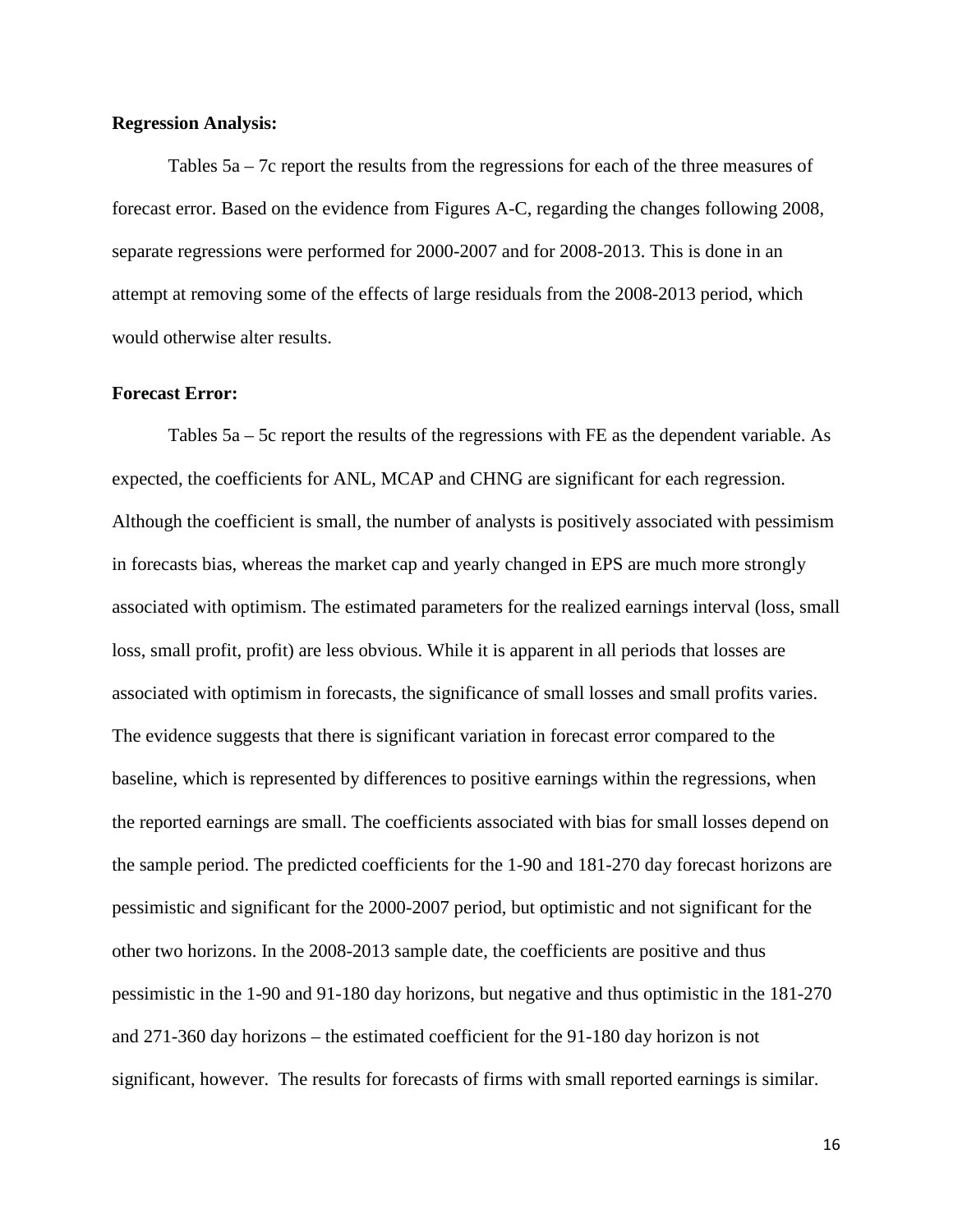All predicted coefficients in the 2000-2007 period are positive and thus pessimistic, although the 91-180 day horizon is not significant. In the 2008-2013 sample dates, none of the coefficients are significant, thus there is little difference between companies with small profits and regular profits.

The significance of the estimated industry coefficients, which are measures of the difference between forecasts of one industry as compared to the reference industry, Manufacturing, vary by forecast horizon and sample dates. Using the entire sample data, or 2000-2013, four industries, Agriculture, Mining and Construction, T/C/E/G/S, Retail Trade and Finance, Insurance and Real Estate, have estimated parameters that are significant in all four forecast horizons. All of the estimated parameters reveal that analysts overestimate errors for firms in these industries, as compared to the Manufacturing industry baseline. Coefficients for Wholesale Trade are only significant in the 91-180 and 181-270 forecast horizons, but are also negative. Coefficients for Services and Other are not significant, revealing no variation to the baseline.

Using only forecasts from the 2000-2007 period the coefficients for Retail Trade are significant across all four forecast horizons and reveal that analysts overestimate forecasts for this period. Estimated coefficients for the Services industry are significant in the 91-180, 181- 270 and 271-360 horizons and reveal that analysts underestimate earnings for this industry, compared to manufacturing. For the Agriculture, Mining and Construction and Finance, Insurance and Real Estate industries, only coefficients for two forecast horizons are found to be significant, both in the 1-90 and 91-180 day periods and both showing that analysts overestimate forecasts for these two industries. Regressions results for the remaining industries, T/C/E/G/S, Wholesale Trade and Other reveal significance in none or only one forecast horizon.

17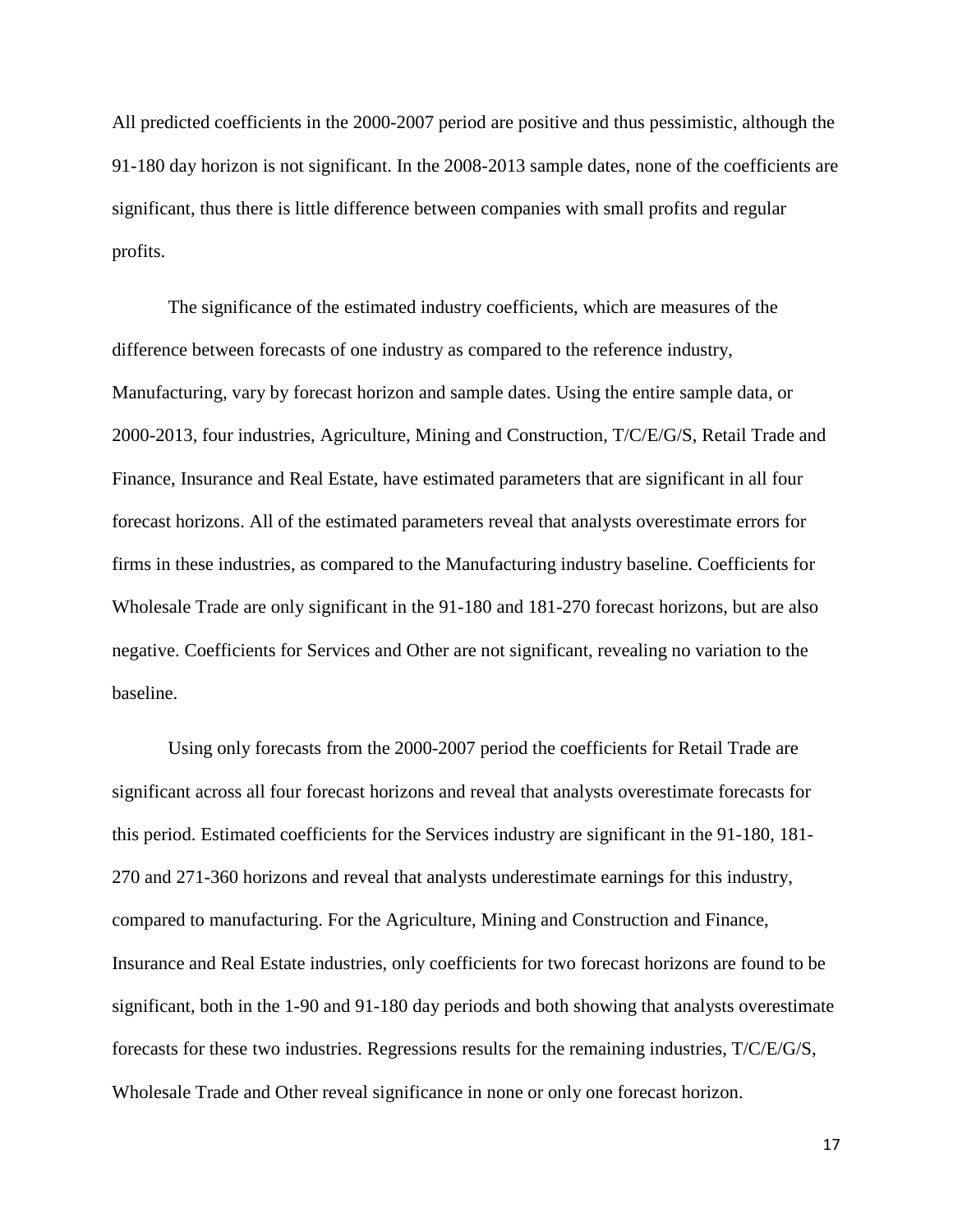From 2008-2013, similar observations to those found using the entire sample are noted. Agriculture, Mining and Construction, T/C/E/G/S and Finance, Insurance and Real Estate continue to remain significant in all four forecast horizons, with the same predicted signs. Retail Trade is no longer significant in the 1-90 day horizon, but remains significant in the other three horizons with the same predicted signs. Predicted coefficients for Wholesale Trade and Services are significant in only two of the four forecast horizons, although all are positive, revealing that analysts overestimate forecasts for these two industries. Coefficients for Other continue to remain insignificant.

# **Absolute Forecast Error:**

Tables 6a – 6c report the results of the regressions with AFE as the dependent variable. The three firm specific factors, ANL, MCAP and CHNG are significant across all three sample dates (2000-20013, 2000-2007 and 2008-2013) and across the four forecast horizons. The number of analysts, although significant, has little effect on the accuracy. Both the market cap and change in realized earnings, however, have large coefficients associated with more accurate forecasts, or in the case of decreases in earnings, less accurate forecasts. For the earnings interval, negative earnings contribute to poorer accuracy. Of note, although a small loss which would normally fall into the negative earnings bucket is associated with larger errors, the coefficient for it and for small profits is significantly larger. That is, the results suggest that analysts are meaningfully less accurate in their predictions of companies with earnings near zero. One potential explanation for this is in the methodology used for measuring forecast errors, which is usually as a percentage of difference from the realized earnings. The raw difference between the realized earnings and forecasts for near zero earnings is very small and as such these small numbers magnify into larger percentage differences.

18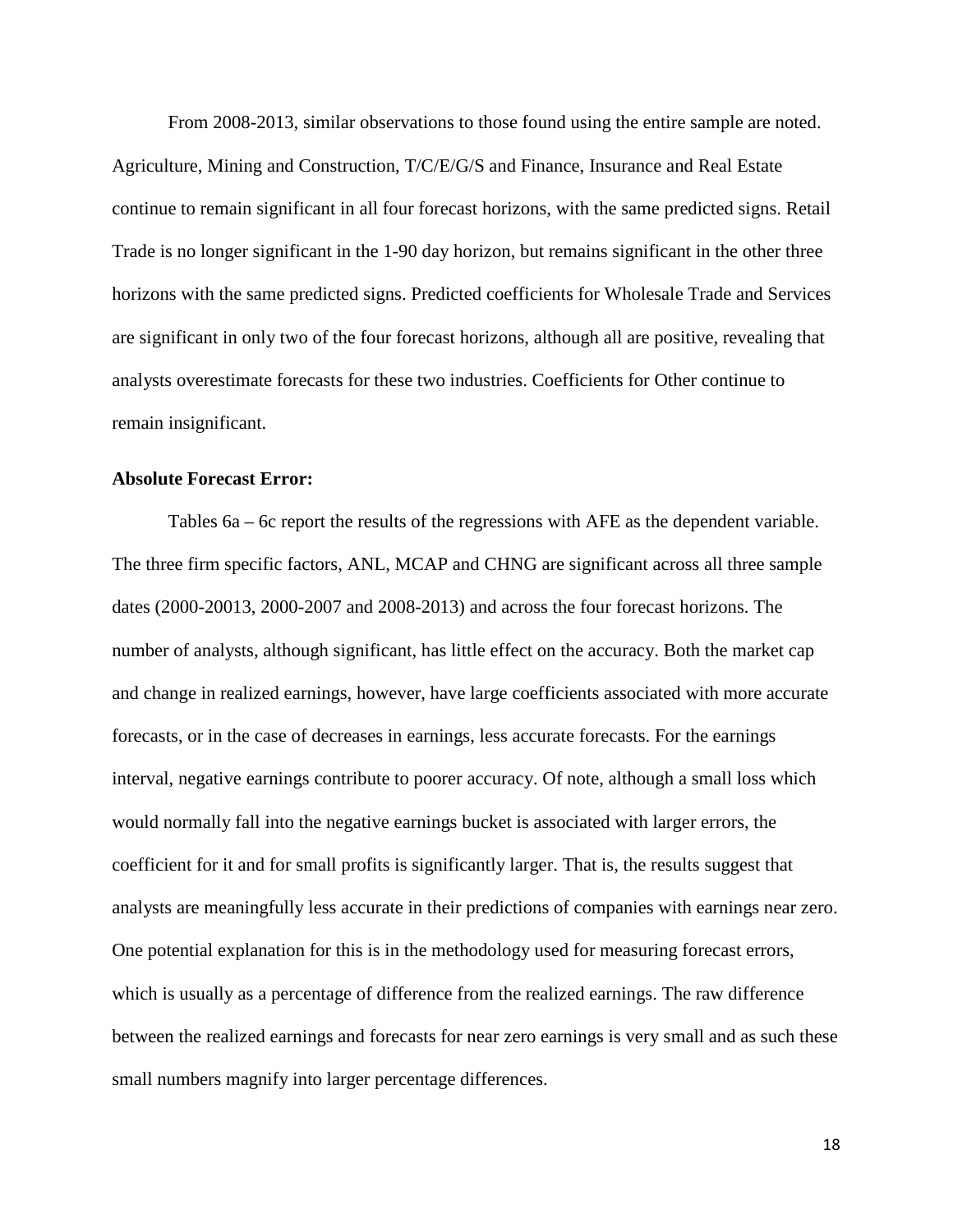The results of the regression corroborate the observations noted above in Figure E. Namely, analysts in certain industries have significant differences in their forecast accuracy. Here, in particular, the importance of running regressions for two different sets of dates is noted. When using data on all available dates, only Agriculture, Mining and Construction is significant across all four forecast horizons, with positive predicted coefficients that indicate higher absolute forecast errors. Coefficients for Retail Trade and Finance, Insurance and Real Estate are significant in three of the four horizons. The magnitude of these coefficients is small, however, and their sign varies by horizon, indicating that even though the differences are statistically significant, they are small and depend upon the choice of forecast horizon. The remaining industries are significant in only one or two of the forecast horizons. From 2000-2007, Agriculture, Mining and Construction remains significant in all forecast horizons, with positive predicted parameters. T/C/E/G/S and Finance, Insurance and Real Estate have significant coefficients in three of four horizons, Retail Trade and Services in two and Wholesale Trade and Other in only one interval. As noted previously, the predicted signs vary inconsistently between forecast horizons, although the magnitude of the predicted parameters appear to be increasing with further out forecast horizons. From 2008-2013, Agriculture, Mining and Construction and Finance, Insurance and Real Estate are significant in all horizons, with positive predicted parameters. Retail Trade has significant coefficients in three of four horizons, T/C/E/G/S in two, and Services in one interval. No coefficients for Wholesale Trade or Other are significant. As before, the size and sign of the predicted parameters varies by forecast horizon, but with little discernible pattern.

The explanation for the noted differences in forecast accuracy likely follow the discussions in the introduction: differences in earnings stability, accounting practices and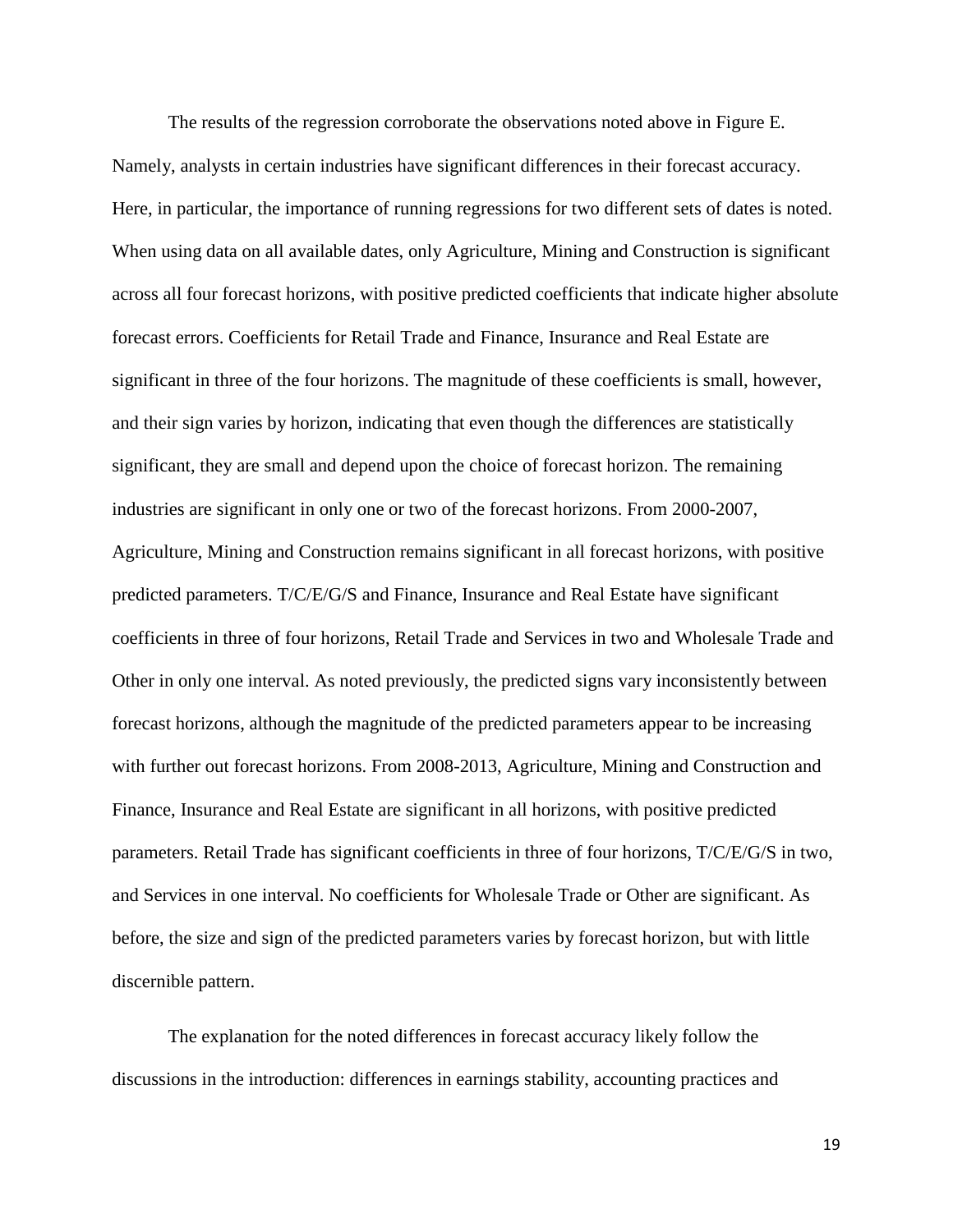susceptibility to outside shocks, such as commodity prices and regulations. Although there exist systematic differences in forecast accuracy between certain industries of errors, the magnitude of the errors vary by forecast horizon. Because Manufacturing is used as the standard against which all other industries are measured, it is unclear what is causing the underlying differences in the results for the different forecast horizons. Across all sample dates and forecast horizons, however, Agriculture, Mining and Construction is always associated with fairly large, positive predicted coefficients and thus lower accuracy. In addition, in the 2008-2013 sample date, the Finance, Insurance and Real Estate industry is similar associated with larger, positive predicted coefficients. These results corroborate the findings noted above in regards to Fig B.

#### **Forecast Dispersion:**

Tables  $7a - 7c$  report the results of the regressions run with FD as the dependent variable. The results suggest that there are few factors that are significant in explaining variations in the forecast dispersion. Among the three sample dates, four factors are uniformly significant in all four forecast horizons. These are the three earnings intervals and the change in YoY earnings. In terms of realized earnings change, those firms which report a decrease in EPS have significantly higher dispersion in analyst forecasts. In addition, those firms which report negative earnings have higher dispersion than profit firms. Similar to the results reported on forecast accuracy, firms with earnings near zero, both slightly negative and slightly positive, also report higher than average dispersion. Whether this is because of the effects discussed before or due to other causes is unclear.

Finally, as noticed in Fig. F, the industry of the forecasted firm is generally not significant as a predictor of dispersion, at least compared to the baseline. In the entire sample date, only Agriculture, Mining and Construction, which is significant in three of four horizons,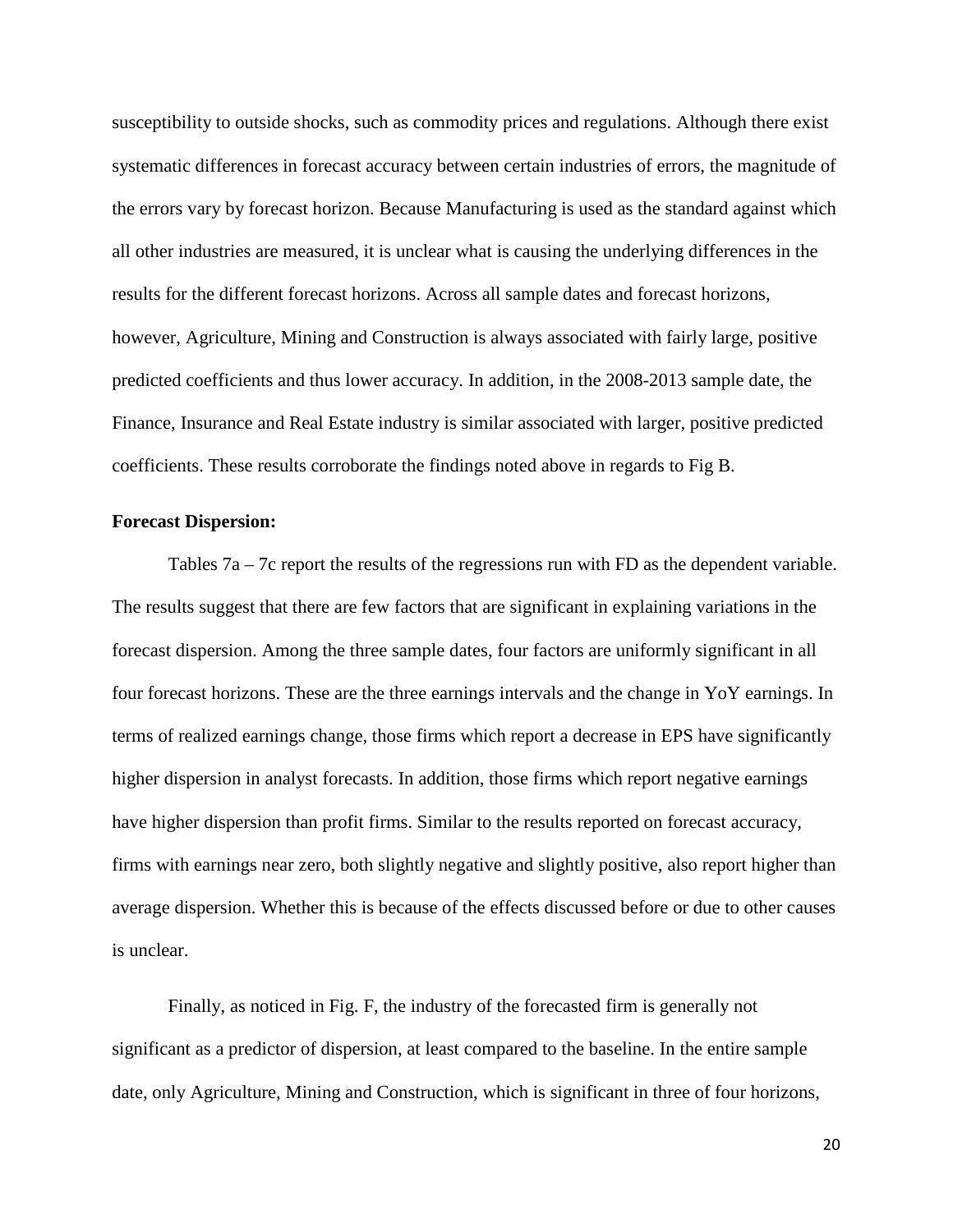T/C/E/G/S, which is significant in two of four horizons and Finance, Insurance and Real Estate, which is significant in all four horizons have predicted parameters that reveal significantly larger dispersions. From 2000-2007, however, Finance, Insurance and Real Estate is no longer significant in all horizons, but rather only in the 91-180 day horizon. Agriculture, Mining and Construction continues to remain significant in three horizons, whereas T/C/E/G/S and Services are significant in only one horizon. All predicted coefficients that are significant, apart from the one for Services, are positive, indicating greater forecast dispersion than the mean. From 2008- 2013, Finance, Insurance and Real Estate is significant within all four forecast horizons. Agriculture, Mining and Construction is significant in two horizons, 181-270 and 271-360 and T/C/E/G/S and Services are significant in one interval each. As before, all predicted coefficients are positive. Based on the results of these regressions, only certain industries result in significant variability in forecast dispersion.

#### **CONCLUSION**

The purpose of this study was to identify what effects the industry has on forecast accuracy and dispersion and what recent trends in measures of analyst forecast accuracy have been. This paper found that there exist significant and often times consistent differences in forecast accuracy among certain industries. In addition, it also found that analyst forecast accuracy has decreased over the past 13 years, but that most of the variability in accuracy can be attributed to forecasts made after 2008. The choice of forecast horizon also has a significant impact on the conclusions reached – when looking at just the latest forecast (0-90 day period), analysts have been mostly pessimistic in their projections, which has been closely associated with the phenomenon of target beating. Longer forecast horizons, however, are optimistic,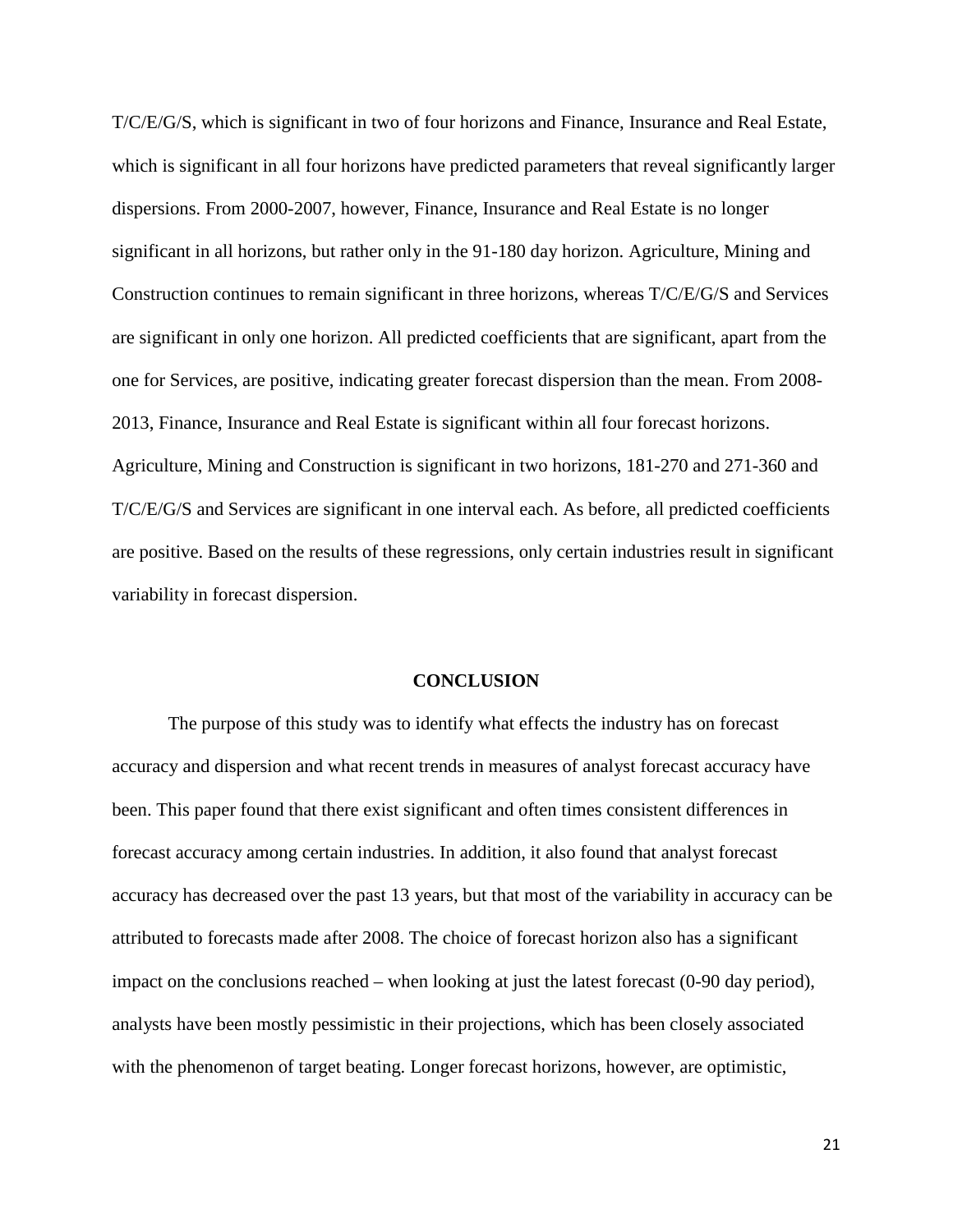particularly during years associated with poor economic performance. Measures of forecast dispersion have also gradually increased over the sample dates, which significant increases after 2008 and a gradual stabilization after 2011. The data suggests that dispersion within two specific industries, "Agriculture, Mining and Construction" and "Finance, Insurance and Real Estate" explains much of this increase. Finally, this study shows that common factors associated with variability in forecast accuracy measures are significant across the sample dates and horizons. Taken together, the results from this study provide better clarity on the evolution of forecast accuracy, bias and dispersion from 2000-2013. They also provide a better understanding of the variation in these measures attributable to industry effects.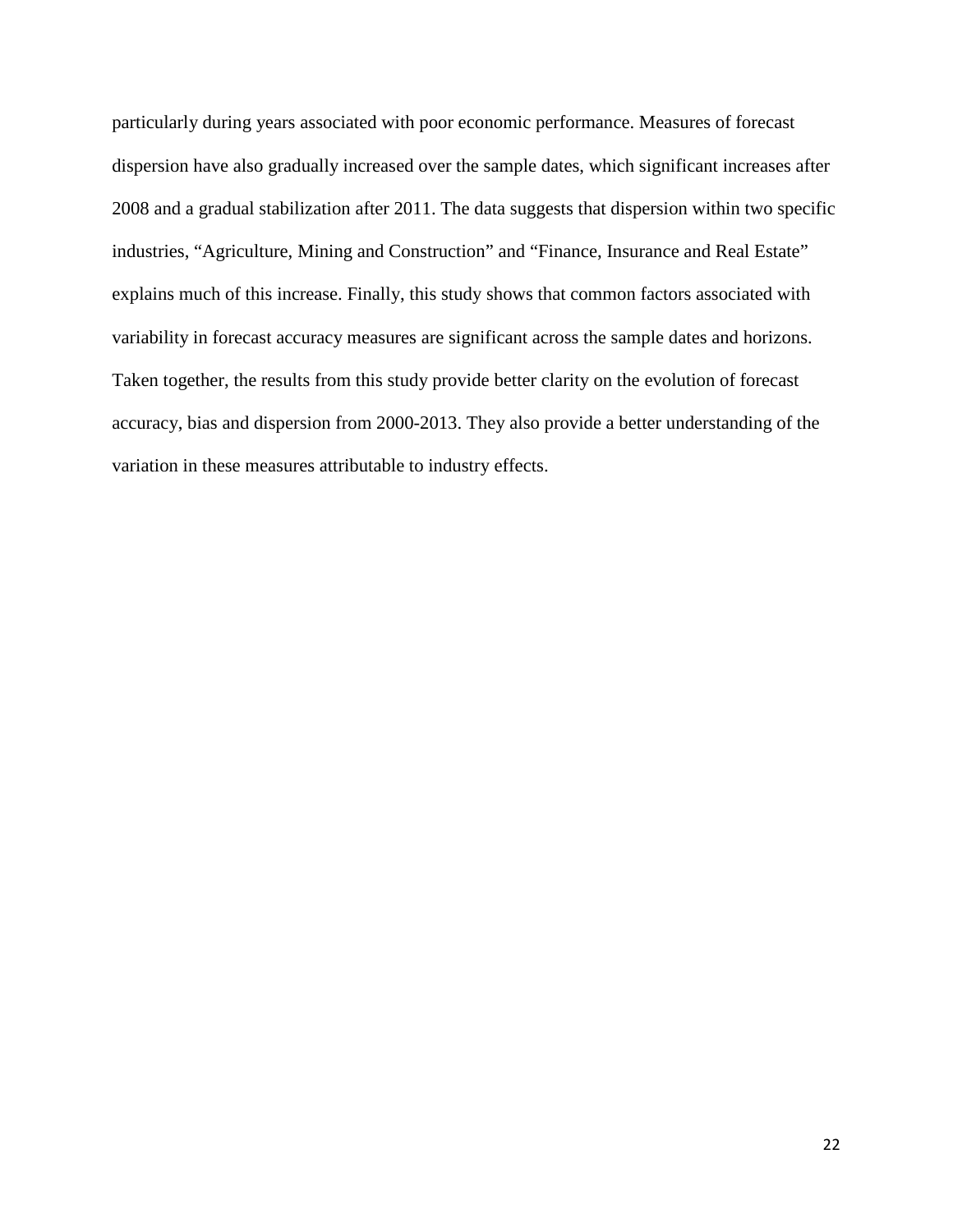# **APPENDIX:**

|                        | Number of Observations | Mean FE   | Median FE | <b>Standard Deviation</b> |
|------------------------|------------------------|-----------|-----------|---------------------------|
| Original Data Set      | 107,428                | $-14.8\%$ | 0.53%     | 1.86                      |
| With Errors Removed    | 84,839                 | $-11.73%$ | 1.00%     | 1.57                      |
| With Outliers Removed  | 79,009                 | $-1.66\%$ | 0.75%     | 0.22                      |
| Difference to original | 5,830                  | $-13%$    | $-0.23%$  | 1.6                       |

# **Table 1. Sample Statistics: Outlier Removal**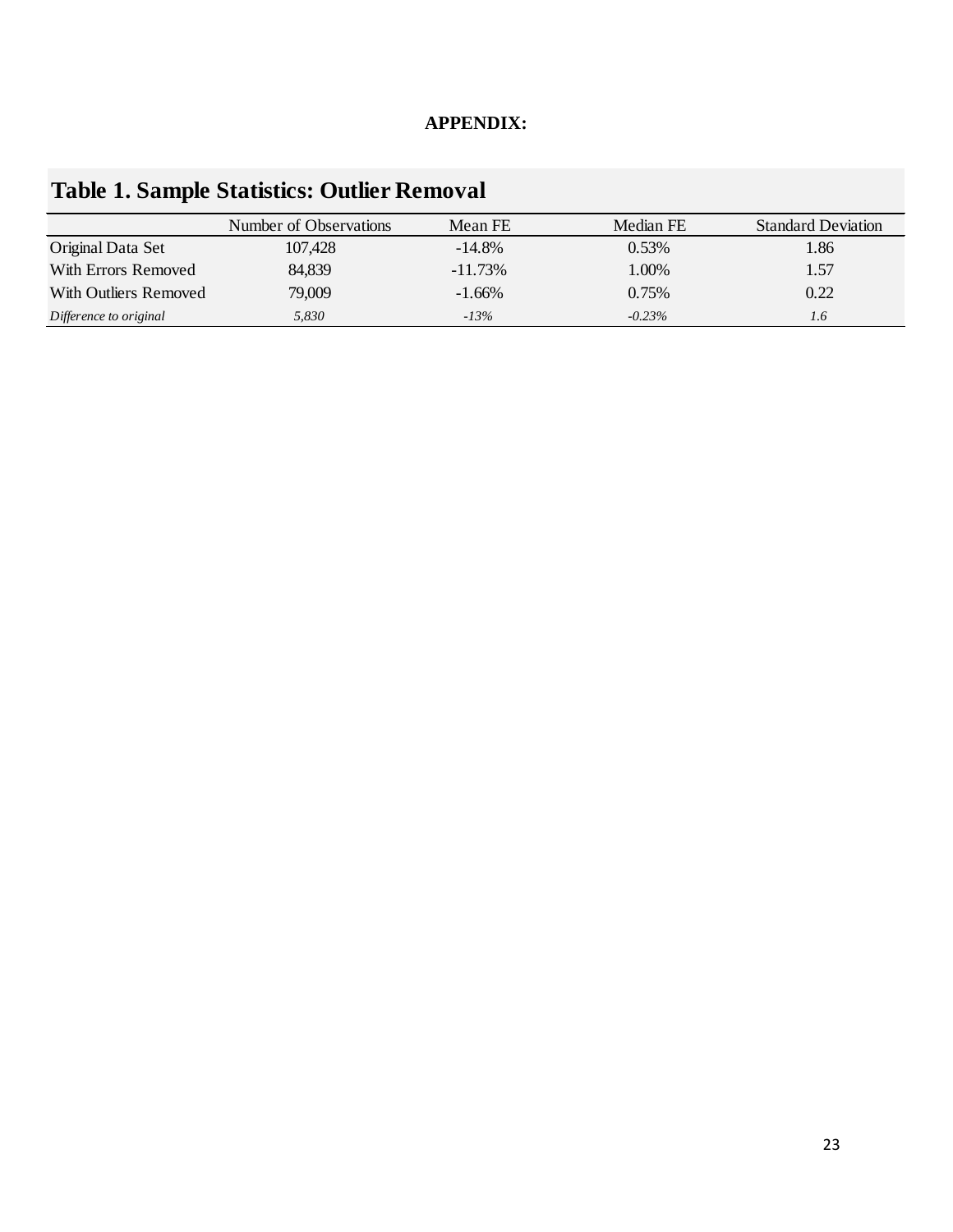| Industry                                          | Number of Forecasts | Number of Forecasts |
|---------------------------------------------------|---------------------|---------------------|
| Agriculture, Mining and Construction              | 1,216               | 9.9%                |
| Manufacturing                                     | 4,219               | 34.2%               |
| Transportation, Communications, Electric, Gas and | 1,530               | 12.4%               |
| <b>Wholesale Trade</b>                            | 259                 | 2.1%                |
| Retail Trade                                      | 1,095               | 8.9%                |
| Finance, Insurance and Real Estate                | 2,168               | 17.6%               |
| <b>Services</b>                                   | 1,766               | 14.3%               |
| Other                                             | 66                  | 0.5%                |
| Total                                             | 12,319              | 100%                |

# **Table 2. Sample Distribution by Industry for 1–90 Day Forecast Horizon**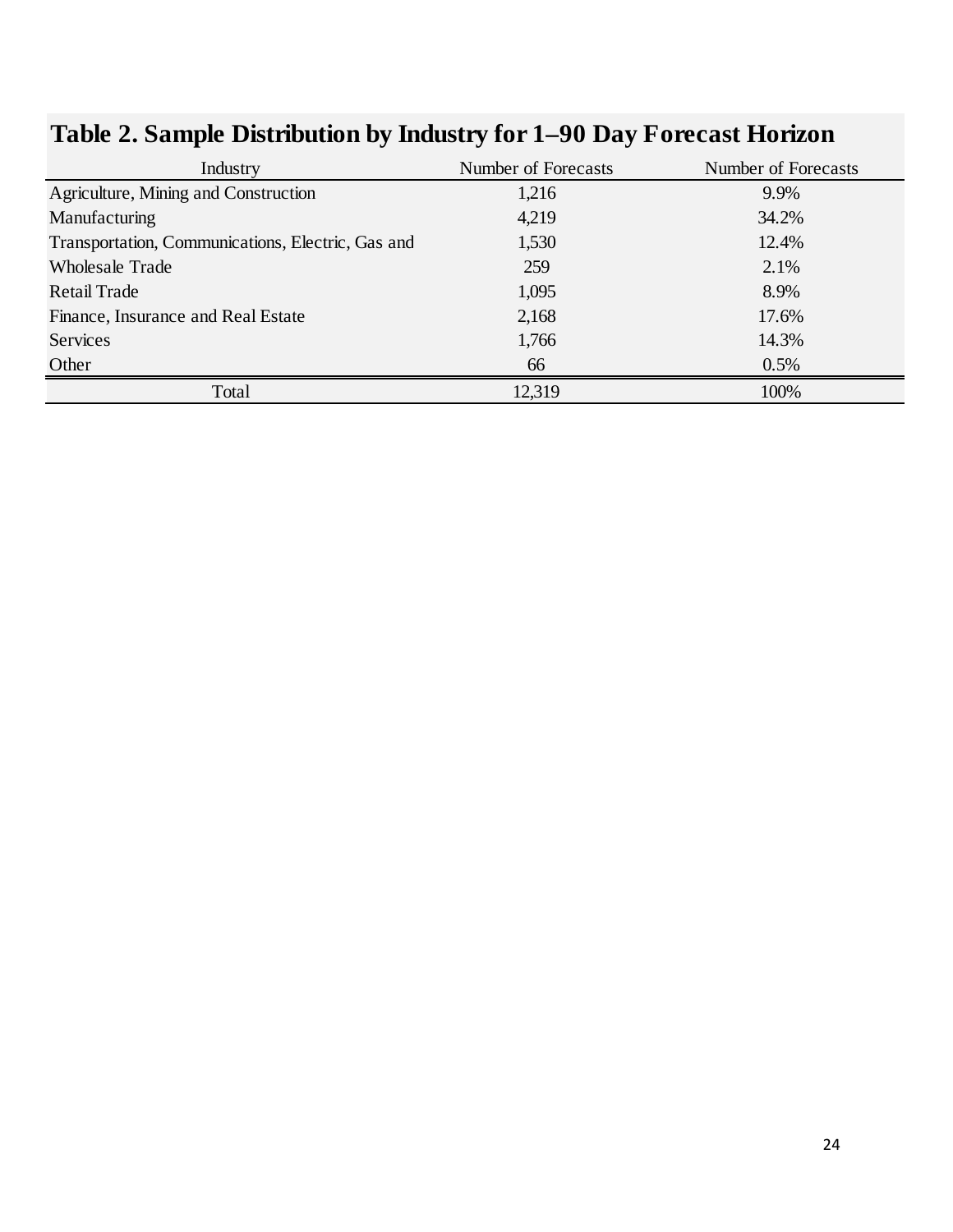| <b>Forecast Horizons</b> | Number of Forecasts |
|--------------------------|---------------------|
| $1-90$ Days              | 12,319              |
| $91-180$ Days            | 23,355              |
| 181-270 Days             | 22,228              |
| $271 - 360$ Days         | 21,107              |
| Total                    | 79,009              |

# **Table 3. Sample Sizes by Forecast Horizon**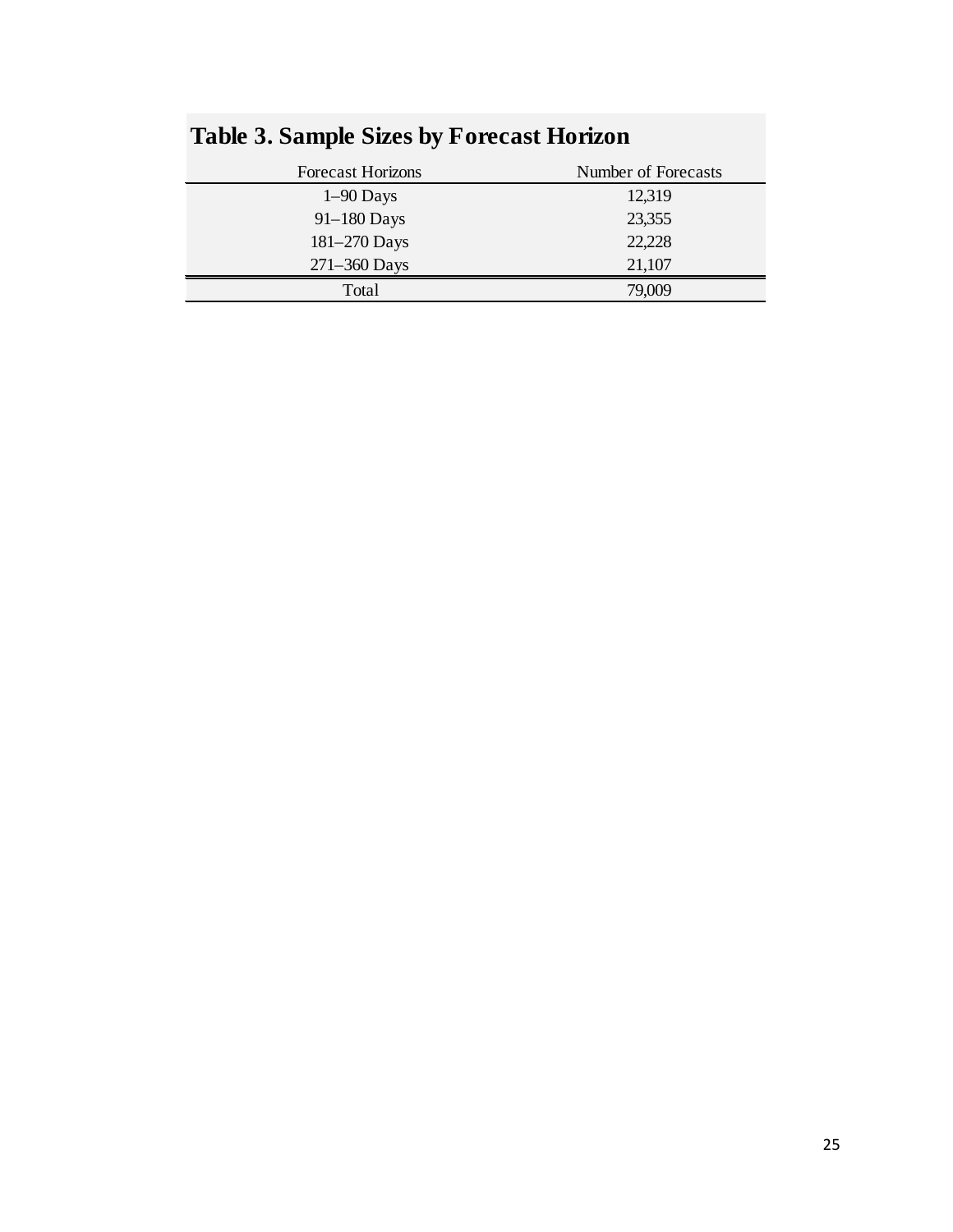| <b>Table 4. Pairwise Correlations</b> |          |            |          |                  |                  |          |          |          |              |          |          |          |          |          |          |          |           |
|---------------------------------------|----------|------------|----------|------------------|------------------|----------|----------|----------|--------------|----------|----------|----------|----------|----------|----------|----------|-----------|
|                                       | FE       | <b>AFE</b> | FD       | INT <sub>1</sub> | INT <sub>2</sub> | INT3     | ANL      |          | MCAP CHNG I1 |          | 12       | 13       | I4       | 15       | I6       | I7       | <b>I8</b> |
| FE                                    |          |            |          |                  |                  |          |          |          |              |          |          |          |          |          |          |          |           |
| AFE                                   | $-0.335$ |            |          |                  |                  |          |          |          |              |          |          |          |          |          |          |          |           |
| FD                                    | $-0.035$ | 0.237      |          |                  |                  |          |          |          |              |          |          |          |          |          |          |          |           |
| INT <sub>1</sub>                      | $-0.169$ | 0.247      | 0.097    |                  |                  |          |          |          |              |          |          |          |          |          |          |          |           |
| INT <sub>2</sub>                      | $-0.008$ | 0.149      | 0.084    | $-0.032$         |                  |          |          |          |              |          |          |          |          |          |          |          |           |
| INT3                                  | 0.015    | 0.153      | 0.066    | $-0.038$         | $-0.009$         |          |          |          |              |          |          |          |          |          |          |          |           |
| ANL                                   | 0.036    | $-0.081$   | $-0.017$ | $-0.102$         | $-0.029$         | $-0.028$ |          |          |              |          |          |          |          |          |          |          |           |
| <b>MCAP</b>                           | 0.045    | $-0.234$   | $-0.052$ | $-0.299$         | $-0.077$         | $-0.082$ | 0.570    |          |              |          |          |          |          |          |          |          |           |
| <b>CHNG</b>                           | 0.180    | $-0.301$   | $-0.088$ | $-0.171$         | $-0.095$         | $-0.101$ | 0.049    | 0.188    |              |          |          |          |          |          |          |          |           |
| $_{\rm II}$                           | $-0.031$ | 0.072      | 0.025    | $-0.015$         | 0.008            | 0.021    | 0.123    | 0.031    | $-0.036$     |          |          |          |          |          |          |          |           |
| 12                                    | $-0.020$ | $-0.001$   | 0.009    | 0.018            | $-0.010$         | $-0.023$ | $-0.022$ | 0.053    | $-0.014$     | $-0.100$ |          |          |          |          |          |          |           |
| I3                                    | 0.003    | $-0.027$   | $-0.015$ | $-0.048$         | $-0.007$         | $-0.009$ | $-0.045$ | $-0.019$ | 0.021        | $-0.048$ | $-0.060$ |          |          |          |          |          |           |
| I4                                    | $-0.015$ | $-0.019$   | $-0.019$ | $-0.049$         | $-0.009$         | $-0.011$ | 0.076    | $-0.010$ | 0.041        | $-0.081$ | $-0.100$ | $-0.049$ |          |          |          |          |           |
| 15                                    | $-0.014$ | $-0.028$   | 0.010    | $-0.077$         | $-0.029$         | $-0.037$ | $-0.049$ | 0.045    | 0.000        | $-0.122$ | $-0.150$ | $-0.073$ | $-0.122$ |          |          |          |           |
| I6                                    | 0.032    | $-0.008$   | $-0.004$ | 0.016            | 0.027            | 0.051    | $-0.001$ | $-0.121$ | 0.035        | $-0.133$ | $-0.164$ | $-0.079$ | $-0.133$ | $-0.200$ |          |          |           |
| I7                                    | 0.007    | 0.009      | $-0.003$ | 0.042            | $-0.007$         | $-0.001$ | $-0.028$ | $-0.066$ | $-0.004$     | $-0.026$ | $-0.032$ | $-0.016$ | $-0.026$ | $-0.040$ | $-0.043$ |          |           |
| <b>I8</b>                             | 0.021    | 0.007      | $-0.008$ | 0.077            | 0.012            | 0.000    | $-0.036$ | 0.035    | $-0.027$     | $-0.218$ | $-0.269$ | $-0.130$ | $-0.218$ | $-0.328$ | $-0.357$ | $-0.071$ |           |

*Notes*: This table reports pairwise Pearson correlations between all the tested variables. Definitions for the variables are listed in the Methodology section.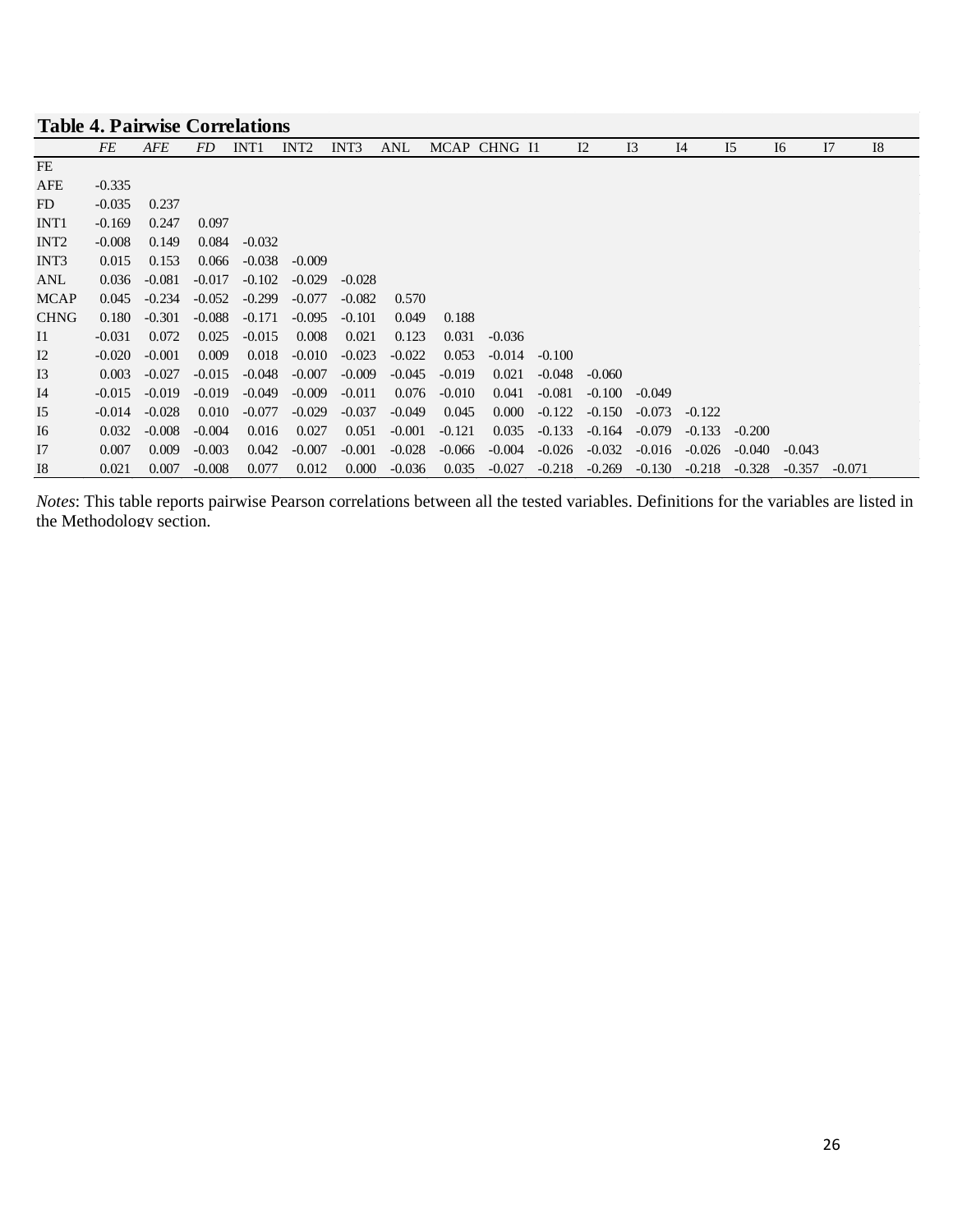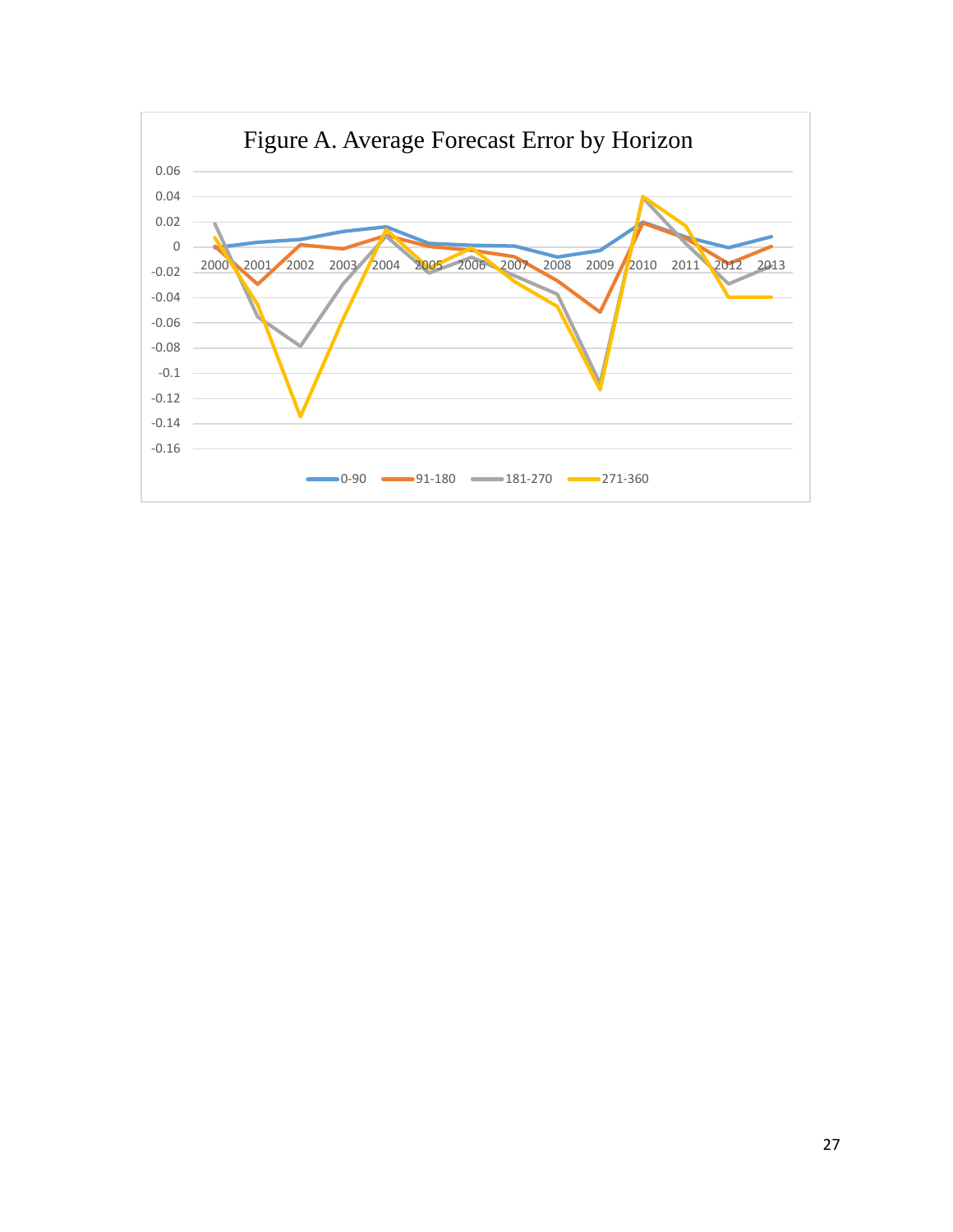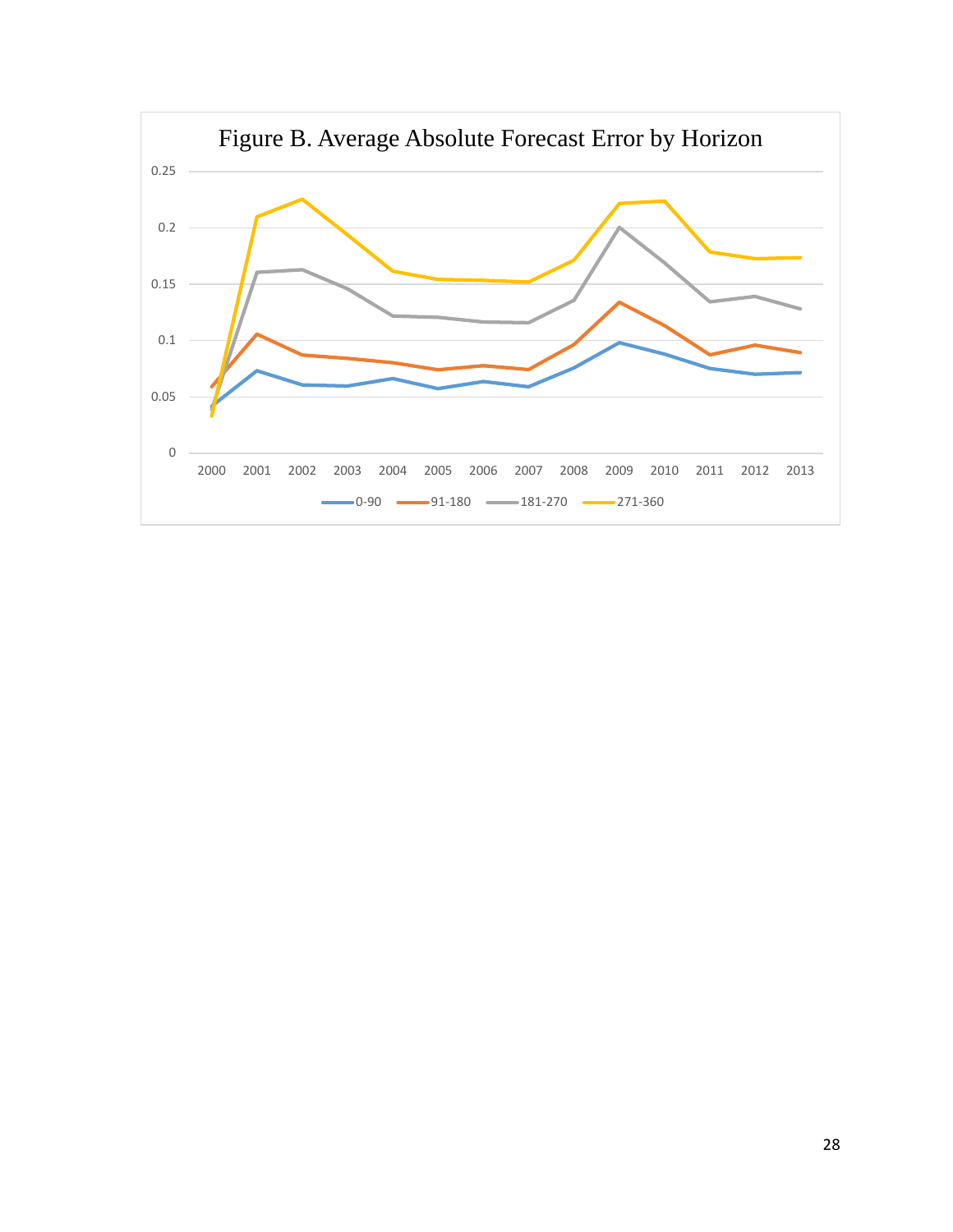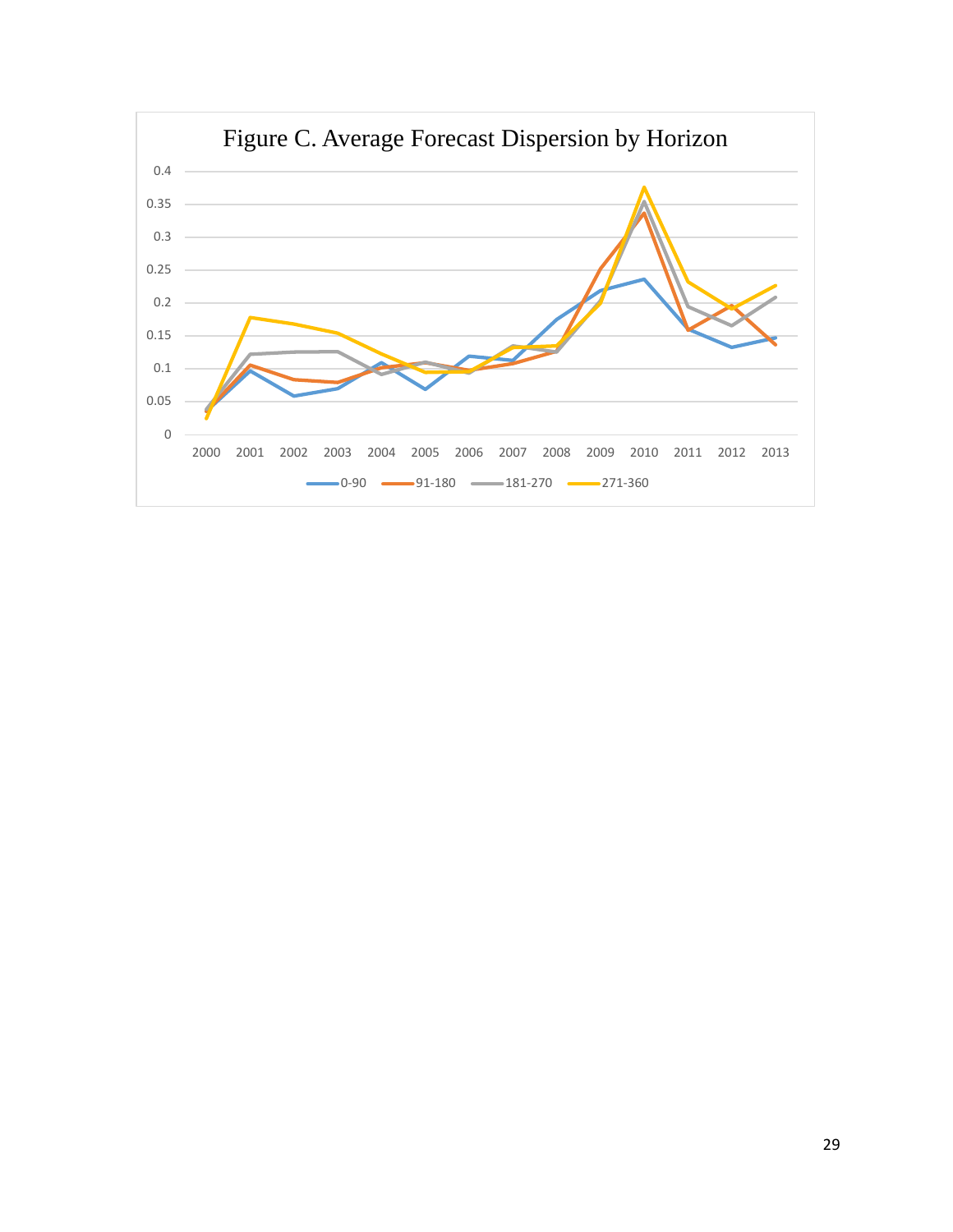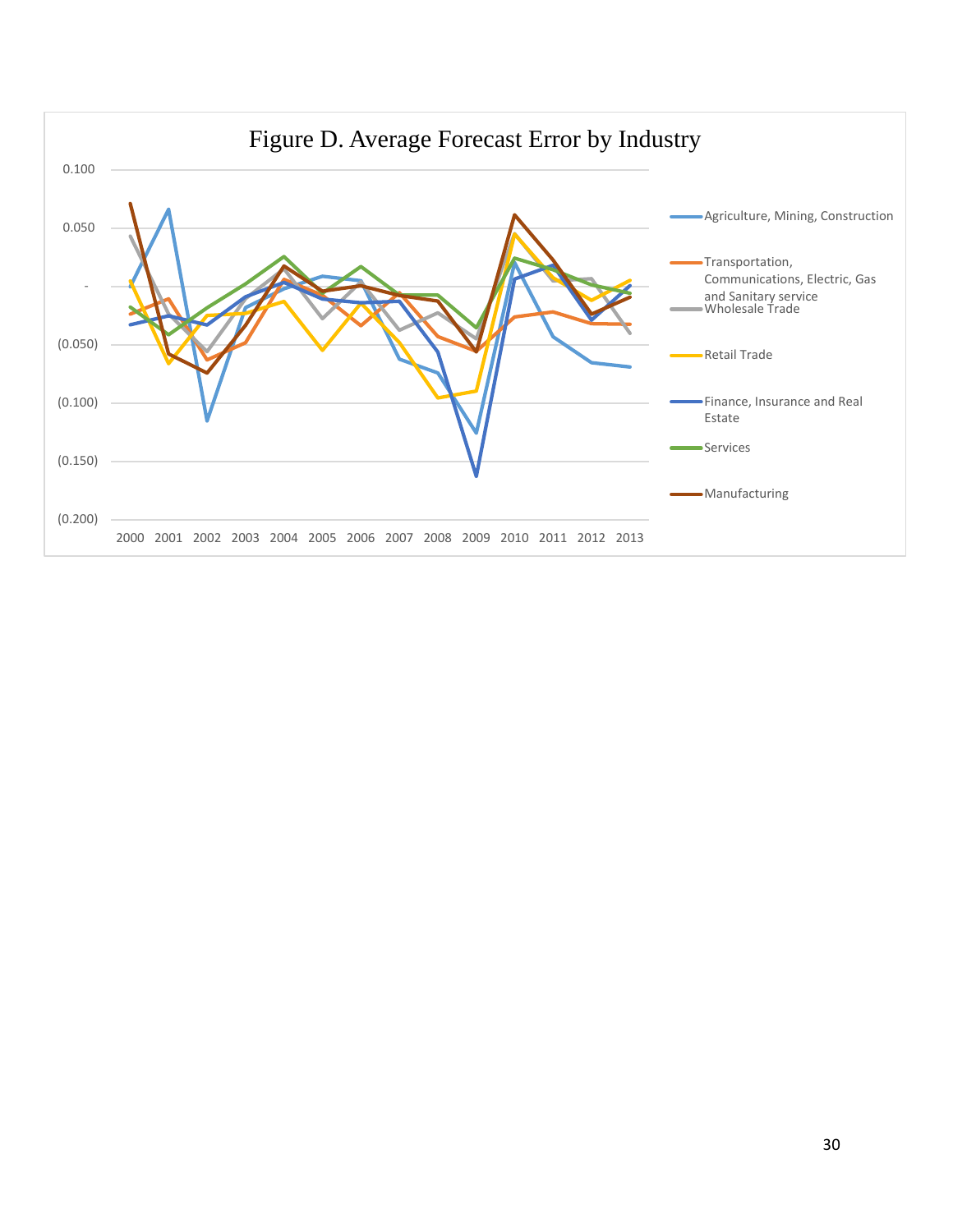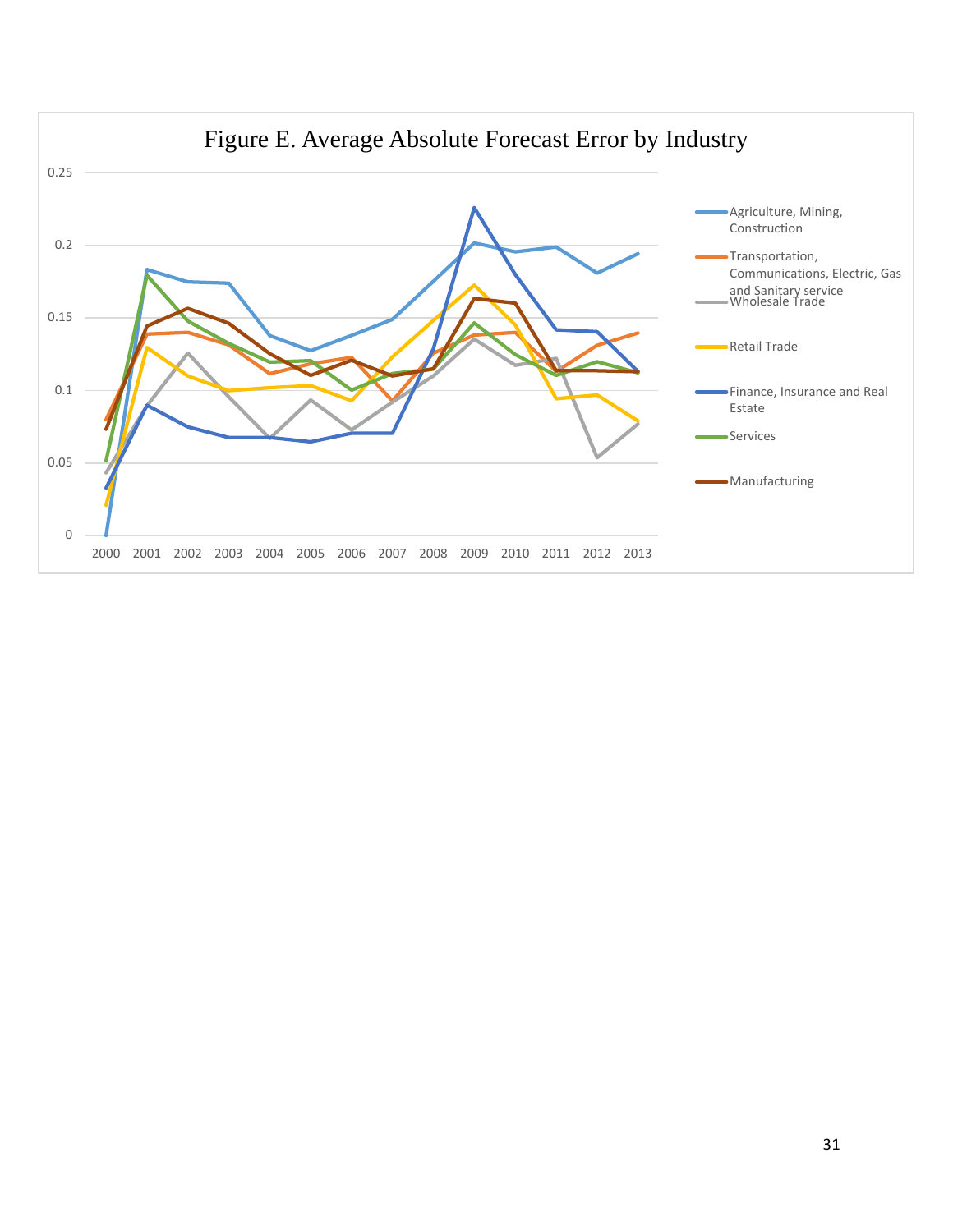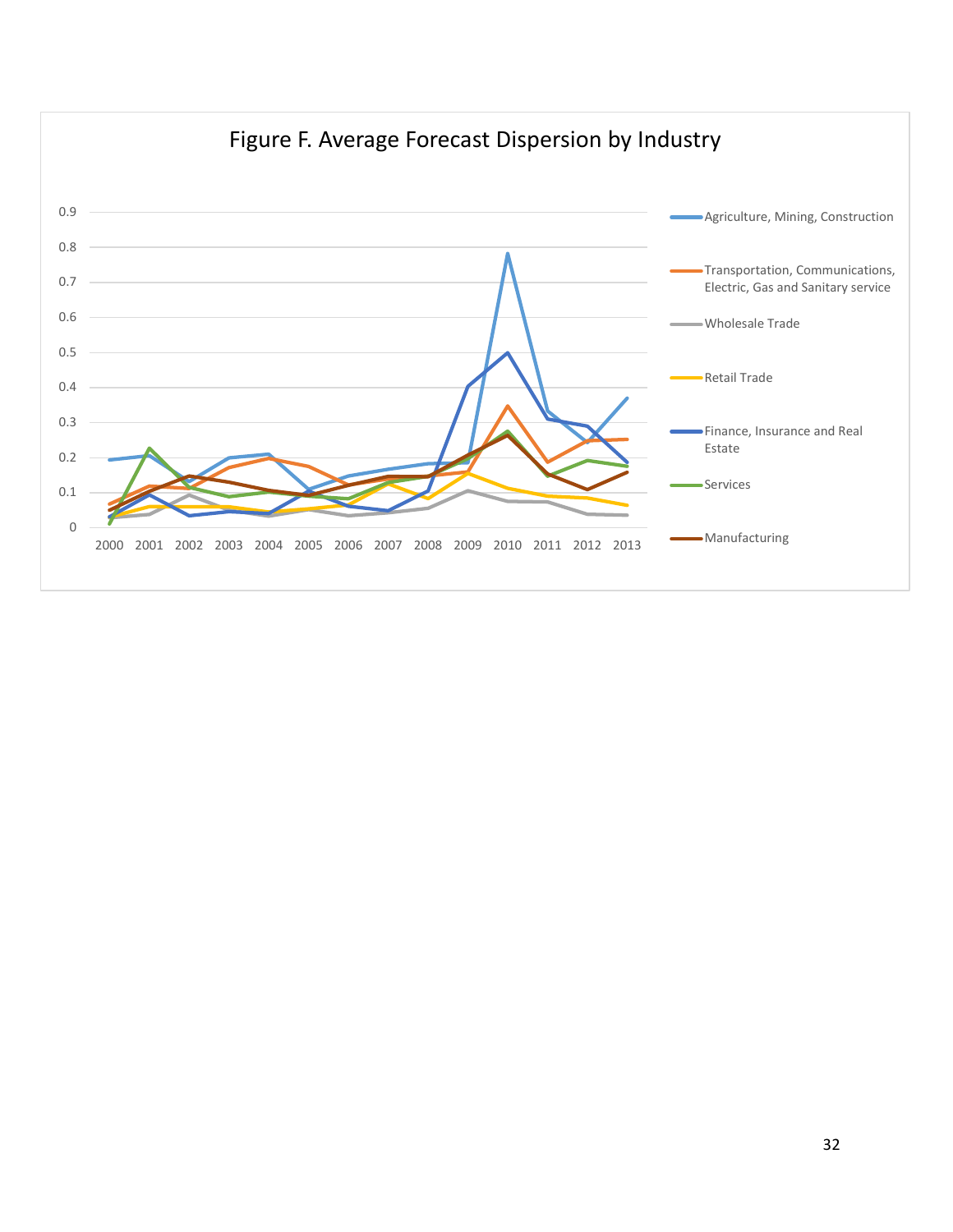| Coefficients            | Table Ja. Fulcast Efful Kegicssion (All Teals)<br><b>Estimated Parameters</b> |             |             |             |  |  |
|-------------------------|-------------------------------------------------------------------------------|-------------|-------------|-------------|--|--|
| <b>Forecast Horizon</b> | $1-90$                                                                        | 91-180      | 181-270     | 271-360     |  |  |
| Intercept               | $0.110***$                                                                    | $0.087***$  | $0.145***$  | $0.247***$  |  |  |
| $_{\rm II}$             | $-0.034***$                                                                   | $-0.034***$ | $-0.049***$ | $-0.042***$ |  |  |
| I2                      | $-0.017***$                                                                   | $-0.018***$ | $-0.022***$ | $-0.017***$ |  |  |
| I3                      | $-0.013$                                                                      | $-0.021***$ | $-0.028***$ | $-0.018*$   |  |  |
| I <sub>4</sub>          | $-0.020***$                                                                   | $-0.026***$ | $-0.053***$ | $-0.058***$ |  |  |
| I <sub>5</sub>          | $-0.023***$                                                                   | $-0.029***$ | $-0.023***$ | $-0.016***$ |  |  |
| I6                      | $-0.006$                                                                      | 0.000       | 0.002       | $-0.009*$   |  |  |
| I7                      | $-0.000$                                                                      | 0.012       | 0.016       | 0.031       |  |  |
| INT <sub>1</sub>        | $-0.084***$                                                                   | $-0.084***$ | $-0.115***$ | $-0.157***$ |  |  |
| INT <sub>2</sub>        | 0.020                                                                         | $0.022*$    | $-0.073***$ | $-0.053*$   |  |  |
| INT3                    | $0.025**$                                                                     | $0.017*$    | $0.078***$  | 0.026       |  |  |
| ANL                     | $0.000***$                                                                    | $0.001***$  | $0.002***$  | $0.003***$  |  |  |
| <b>MCAP</b>             | $-0.005***$                                                                   | $-0.005***$ | $-0.009***$ | $-0.015***$ |  |  |
| <b>CHNG</b>             | $-0.015***$                                                                   | $-0.033***$ | $-0.087***$ | $-0.148***$ |  |  |
| Adjusted R square       | 0.034                                                                         | 0.039       | 0.069       | 0.104       |  |  |

**Table 5a. Forecast Error Regression (All Years)**

*Notes*: This table reports the results of OLS regressions with forecast error (FE) as the dependent variable using forecast data from all available years. Independent variables are sequentially defined within the methodology section.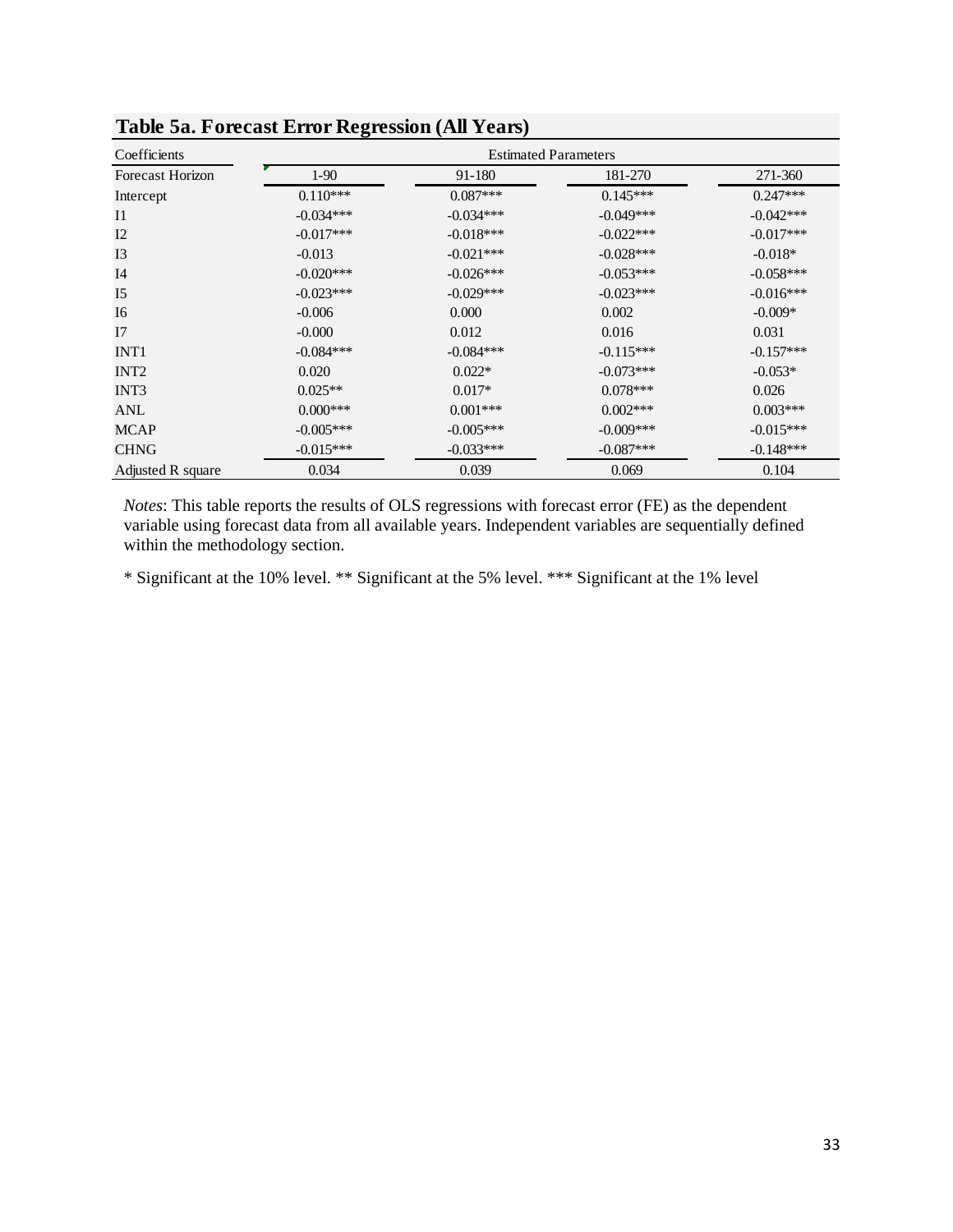| Coefficients            | <b>Estimated Parameters</b> |             |             |             |  |  |
|-------------------------|-----------------------------|-------------|-------------|-------------|--|--|
| <b>Forecast Horizon</b> | $1-90$                      | 91-180      | 181-270     | 271-360     |  |  |
| Intercept               | $0.076***$                  | $0.067***$  | $0.076***$  | $0.149***$  |  |  |
| I1                      | $-0.038***$                 | $-0.023***$ | $-0.015*$   | 0.001       |  |  |
| I2                      | $-0.015**$                  | $-0.005$    | 0.001       | 0.009       |  |  |
| I3                      | $-0.019$                    | $-0.015*$   | $-0.022*$   | $-0.011$    |  |  |
| I <sub>4</sub>          | $-0.025***$                 | $-0.025***$ | $-0.047***$ | $-0.043***$ |  |  |
| I <sub>5</sub>          | $-0.024***$                 | $-0.015***$ | $-0.010$    | $-0.003$    |  |  |
| I <sub>6</sub>          | $-0.005$                    | $0.009**$   | $0.017***$  | $0.014**$   |  |  |
| I7                      |                             | $-0.265**$  | 0.030       |             |  |  |
| INT <sub>1</sub>        | $-0.064***$                 | $-0.059***$ | $-0.079***$ | $-0.105***$ |  |  |
| INT <sub>2</sub>        | $-0.067***$                 | 0.022       | $-0.065***$ | 0.042       |  |  |
| INT <sub>3</sub>        | $0.022*$                    | $0.037***$  | $0.115***$  | 0.018       |  |  |
| ANL                     | $0.000*$                    | $0.001***$  | $0.002***$  | $0.003***$  |  |  |
| <b>MCAP</b>             | $-0.003***$                 | $-0.004***$ | $-0.005***$ | $-0.010***$ |  |  |
| <b>CHNG</b>             | $-0.008**$                  | $-0.028***$ | $-0.101***$ | $-0.171***$ |  |  |
| Adjusted R square       | 0.034                       | 0.039       | 0.069       | 0.104       |  |  |

**Table 5b. Forecast Error Regression (2000-2007)**

*Notes*: This table reports the results of OLS regressions with forecast error (FE) as the dependent variable using forecast data from 2000-2007. Independent variables are sequentially defined within the methodology section.

Therewere no observationsfor I7 for the 1-90 and 271-360 forecast horizions.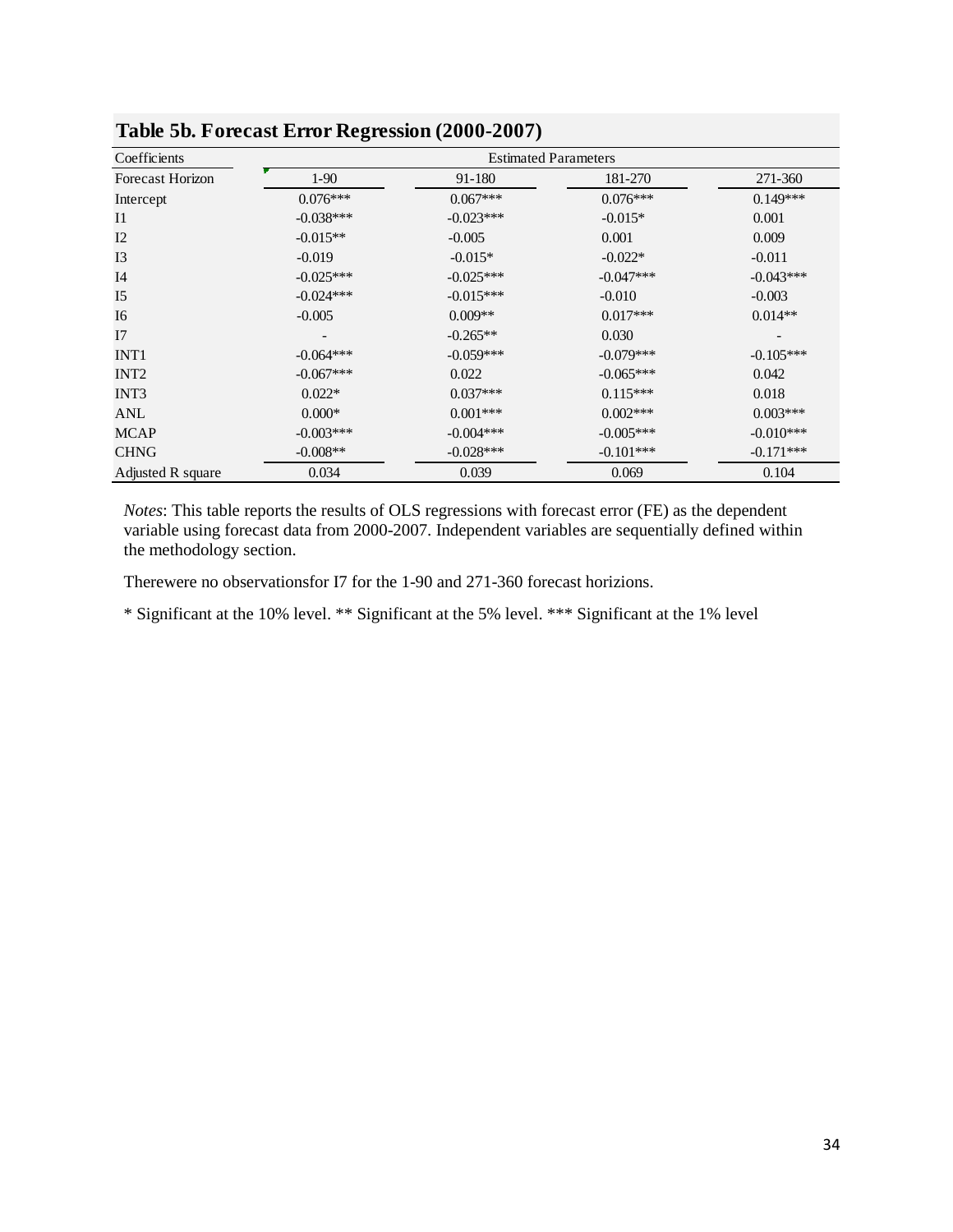| Coefficients            | <b>Estimated Parameters</b> |             |             |             |  |  |
|-------------------------|-----------------------------|-------------|-------------|-------------|--|--|
| <b>Forecast Horizon</b> | $1-90$                      | 91-180      | 181-270     | 271-360     |  |  |
| Intercept               | $0.141***$                  | $0.111***$  | $0.203***$  | $0.325***$  |  |  |
| $_{\rm II}$             | $-0.029***$                 | $-0.040***$ | $-0.074***$ | $-0.075***$ |  |  |
| I2                      | $-0.020***$                 | $-0.029***$ | $-0.045***$ | $-0.043***$ |  |  |
| I3                      | $-0.009$                    | $-0.025**$  | $-0.035***$ | $-0.027*$   |  |  |
| I <sub>4</sub>          | $-0.014*$                   | $-0.026***$ | $-0.057***$ | $-0.068***$ |  |  |
| I <sub>5</sub>          | $-0.021***$                 | $-0.040***$ | $-0.036***$ | $-0.030***$ |  |  |
| I6                      | $-0.007$                    | $-0.008*$   | $-0.012**$  | $-0.032***$ |  |  |
| I7                      | 0.001                       | 0.015       | 0.004       | 0.014       |  |  |
| INT <sub>1</sub>        | $-0.102***$                 | $-0.106***$ | $-0.146***$ | $-0.200***$ |  |  |
| INT <sub>2</sub>        | $0.116***$                  | 0.020       | $-0.077***$ | $-0.164***$ |  |  |
| INT3                    | 0.034                       | $-0.010$    | 0.031       | 0.048       |  |  |
| ANL                     | $0.001***$                  | $0.001***$  | $0.002***$  | $0.003***$  |  |  |
| <b>MCAP</b>             | $-0.008***$                 | $-0.006***$ | $-0.012***$ | $-0.020***$ |  |  |
| <b>CHNG</b>             | $-0.021***$                 | $-0.036***$ | $-0.076***$ | $-0.132***$ |  |  |
| Adjusted R square       | 0.034                       | 0.039       | 0.069       | 0.104       |  |  |

**Table 5c. Forecast Error Regression (2008-2013)**

*Notes*: This table reports the results of OLS regressions with forecast error (FE) as the dependent variable using forecast data from 2008-2013. Independent variables are sequentially defined within the methodology section.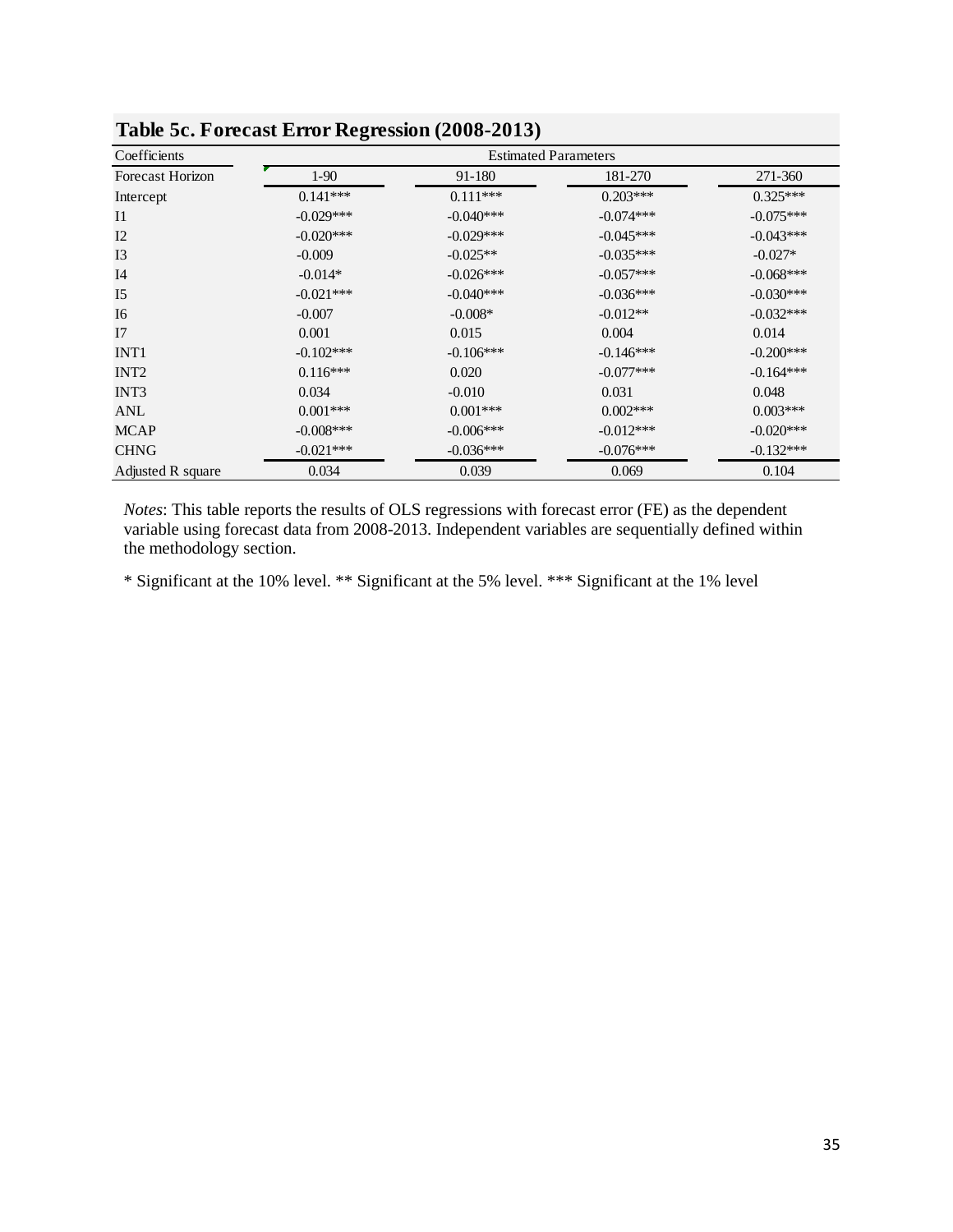| Table one <i>Absolute</i> I offers Ellof Regression (All Teats)<br>Coefficients | <b>Estimated Parameters</b> |             |             |             |  |  |  |
|---------------------------------------------------------------------------------|-----------------------------|-------------|-------------|-------------|--|--|--|
| Forecast Horizon                                                                | $1-90$                      | 91-180      | 181-270     | 271-360     |  |  |  |
| Intercept                                                                       | $0.136***$                  | $0.167***$  | $0.298***$  | $0.444***$  |  |  |  |
| I <sub>1</sub>                                                                  | $0.032***$                  | $0.039***$  | $0.057***$  | $0.065***$  |  |  |  |
| I2                                                                              | $0.007**$                   | $0.015***$  | 0.002       | $-0.003$    |  |  |  |
| I3                                                                              | $-0.006$                    | $-0.001$    | $-0.007$    | $-0.028***$ |  |  |  |
| I4                                                                              | $-0.011***$                 | $0.018***$  | $0.013***$  | $-0.004$    |  |  |  |
| I <sub>5</sub>                                                                  | $0.012***$                  | $0.016***$  | 0.002       | $-0.009**$  |  |  |  |
| I6                                                                              | 0.000                       | $-0.003$    | $-0.011***$ | $-0.020***$ |  |  |  |
| I7                                                                              | $-0.013$                    | 0.000       | $-0.018$    | $-0.020$    |  |  |  |
| INT <sub>1</sub>                                                                | $0.094***$                  | $0.091***$  | $0.112***$  | $0.126***$  |  |  |  |
| INT <sub>2</sub>                                                                | $0.297***$                  | $0.284***$  | $0.296***$  | $0.245***$  |  |  |  |
| INT3                                                                            | $0.244***$                  | $0.264***$  | $0.239***$  | $0.184***$  |  |  |  |
| ANL                                                                             | $-0.000***$                 | $-0.000**$  | $0.000**$   | $0.001***$  |  |  |  |
| <b>MCAP</b>                                                                     | $-0.006***$                 | $-0.008***$ | $-0.015***$ | $-0.023***$ |  |  |  |
| <b>CHNG</b>                                                                     | $0.046***$                  | $0.063***$  | $0.099***$  | $0.126***$  |  |  |  |
| Adjusted R square                                                               | 0.034                       | 0.039       | 0.069       | 0.104       |  |  |  |

**Table 6a. Absolute Forecast Error Regression (All Years)**

*Notes*: This table reports the results of OLS regressions with absolute forecast error (AFE) as the dependent variable using forecast data from all years. Independent variables are sequentially defined within the methodology section.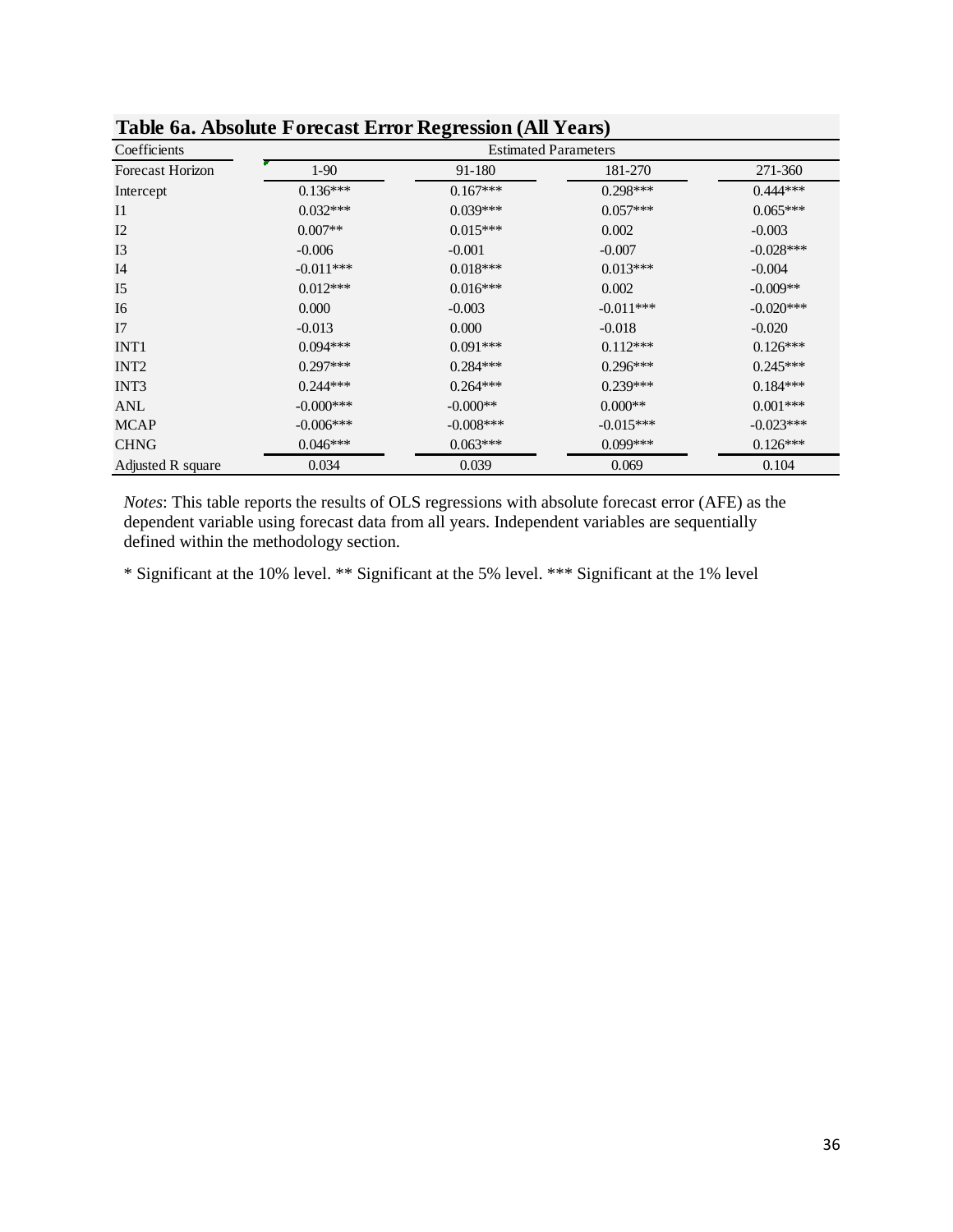| Coefficients            | <b>Estimated Parameters</b> |             |             |             |  |  |
|-------------------------|-----------------------------|-------------|-------------|-------------|--|--|
| <b>Forecast Horizon</b> | $1-90$                      | 91-180      | 181-270     | 271-360     |  |  |
| Intercept               | $0.109***$                  | $0.155***$  | $0.277***$  | $0.439***$  |  |  |
| I <sub>1</sub>          | $0.024***$                  | $0.020***$  | $0.036***$  | $0.047***$  |  |  |
| I2                      | $0.009*$                    | $0.011***$  | $-0.013**$  | $-0.018***$ |  |  |
| I3                      | $-0.007$                    | $-0.007$    | $-0.012$    | $-0.040***$ |  |  |
| I4                      | $-0.008$                    | $0.018***$  | 0.007       | $-0.023***$ |  |  |
| I <sub>5</sub>          | $-0.005$                    | $-0.009**$  | $-0.027***$ | $-0.049***$ |  |  |
| I <sub>6</sub>          | $-0.000$                    | $-0.006*$   | $-0.013***$ | $-0.024***$ |  |  |
| I7                      |                             | $0.220**$   | $-0.040$    |             |  |  |
| INT <sub>1</sub>        | $0.080***$                  | $0.072***$  | $0.098***$  | $0.105***$  |  |  |
| INT <sub>2</sub>        | $0.359***$                  | $0.269***$  | $0.287***$  | $0.231***$  |  |  |
| INT <sub>3</sub>        | $0.230***$                  | $0.225***$  | $0.209***$  | $0.187***$  |  |  |
| <b>ANL</b>              | $-0.000*$                   | $-0.000$    | $0.000**$   | $0.001***$  |  |  |
| <b>MCAP</b>             | $-0.004***$                 | $-0.007***$ | $-0.014***$ | $-0.022***$ |  |  |
| <b>CHNG</b>             | $0.035***$                  | $0.059***$  | $0.108***$  | $0.139***$  |  |  |
| Adjusted R square       | 0.034                       | 0.039       | 0.069       | 0.104       |  |  |

*Notes*: This table reports the results of OLS regressions with absolute forecast error (AFE) as the dependent variable using forecast data from 2000-2007. Independent variables are sequentially defined within the methodology section. There are no observations associated with I7 within the 1- 90 and 271-360 period.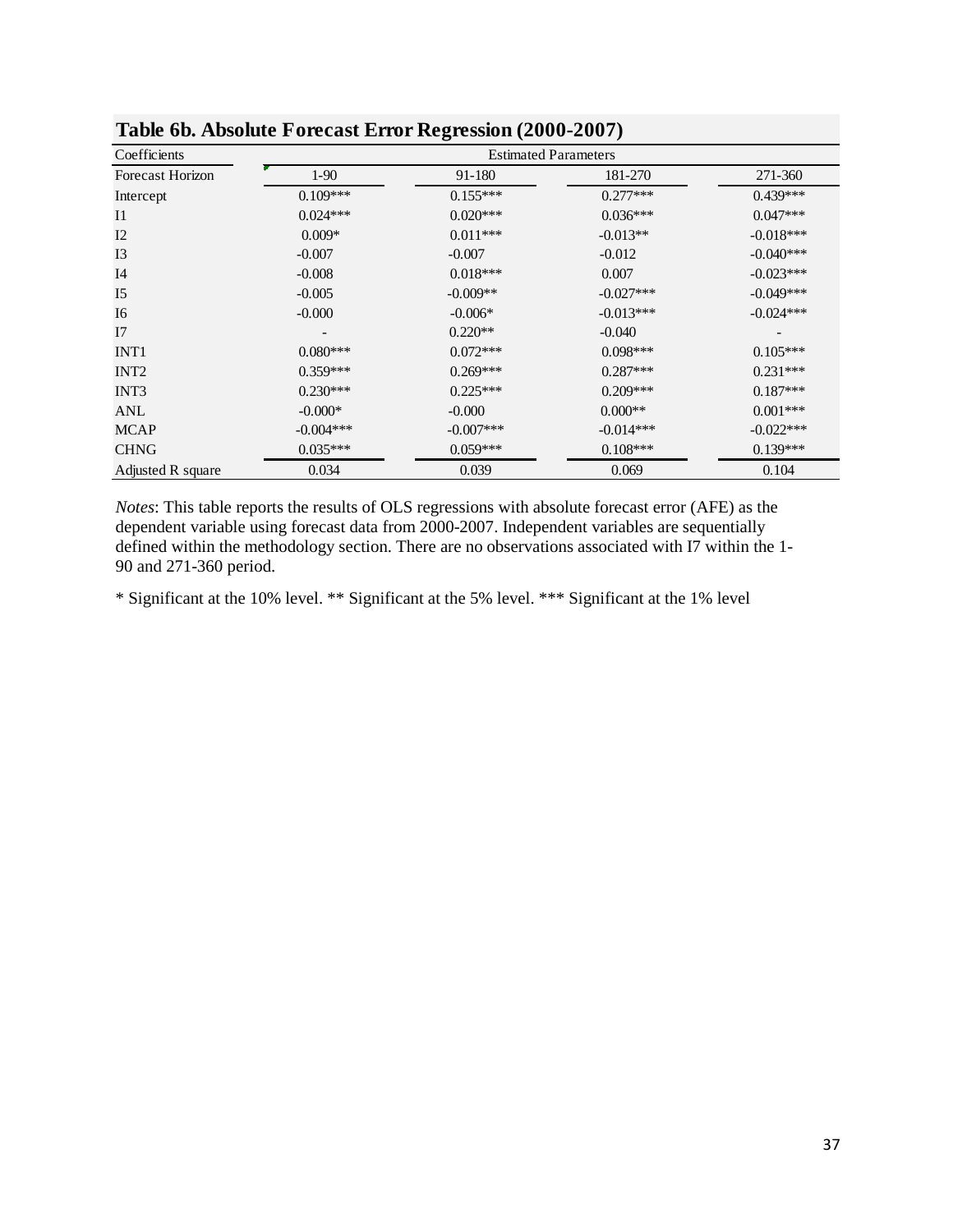| Coefficients            | ပ<br><b>Estimated Parameters</b> |             |             |             |  |
|-------------------------|----------------------------------|-------------|-------------|-------------|--|
| <b>Forecast Horizon</b> | $1-90$                           | 91-180      | 181-270     | 271-360     |  |
| Intercept               | $0.166***$                       | $0.170***$  | $0.314***$  | $0.443***$  |  |
| I <sub>1</sub>          | $0.038***$                       | $0.052***$  | $0.075***$  | $0.080***$  |  |
| I2                      | 0.006                            | $0.019***$  | $0.016***$  | $0.010*$    |  |
| I3                      | $-0.006$                         | 0.002       | $-0.003$    | $-0.017$    |  |
| I <sub>4</sub>          | $-0.013**$                       | $0.018***$  | $0.018***$  | $0.012*$    |  |
| I <sub>5</sub>          | $0.025***$                       | $0.036***$  | $0.028***$  | $0.024***$  |  |
| I6                      | 0.003                            | 0.001       | $-0.008*$   | $-0.016***$ |  |
| I7                      | $-0.023$                         | $-0.007$    | $-0.019$    | $-0.015$    |  |
| INT <sub>1</sub>        | $0.105***$                       | $0.106***$  | $0.123***$  | $0.142***$  |  |
| INT <sub>2</sub>        | $0.233***$                       | $0.302***$  | $0.303***$  | $0.256***$  |  |
| INT3                    | $0.310***$                       | $0.325***$  | $0.281***$  | $0.176***$  |  |
| ANL                     | $-0.000***$                      | $-0.000***$ | 0.000       | $0.000**$   |  |
| <b>MCAP</b>             | $-0.008***$                      | $-0.008***$ | $-0.016***$ | $-0.023***$ |  |
| <b>CHNG</b>             | $0.050***$                       | $0.061***$  | $0.087***$  | $0.112***$  |  |
| Adjusted R square       | 0.034                            | 0.039       | 0.069       | 0.104       |  |

**Table 6c. Absolute Forecast Error Regression (2008-2013)**

*Notes*: This table reports the results of OLS regressions with absolute forecast error (AFE) as the dependent variable using forecast data from 2008-2013. Independent variables are sequentially defined within the methodology section.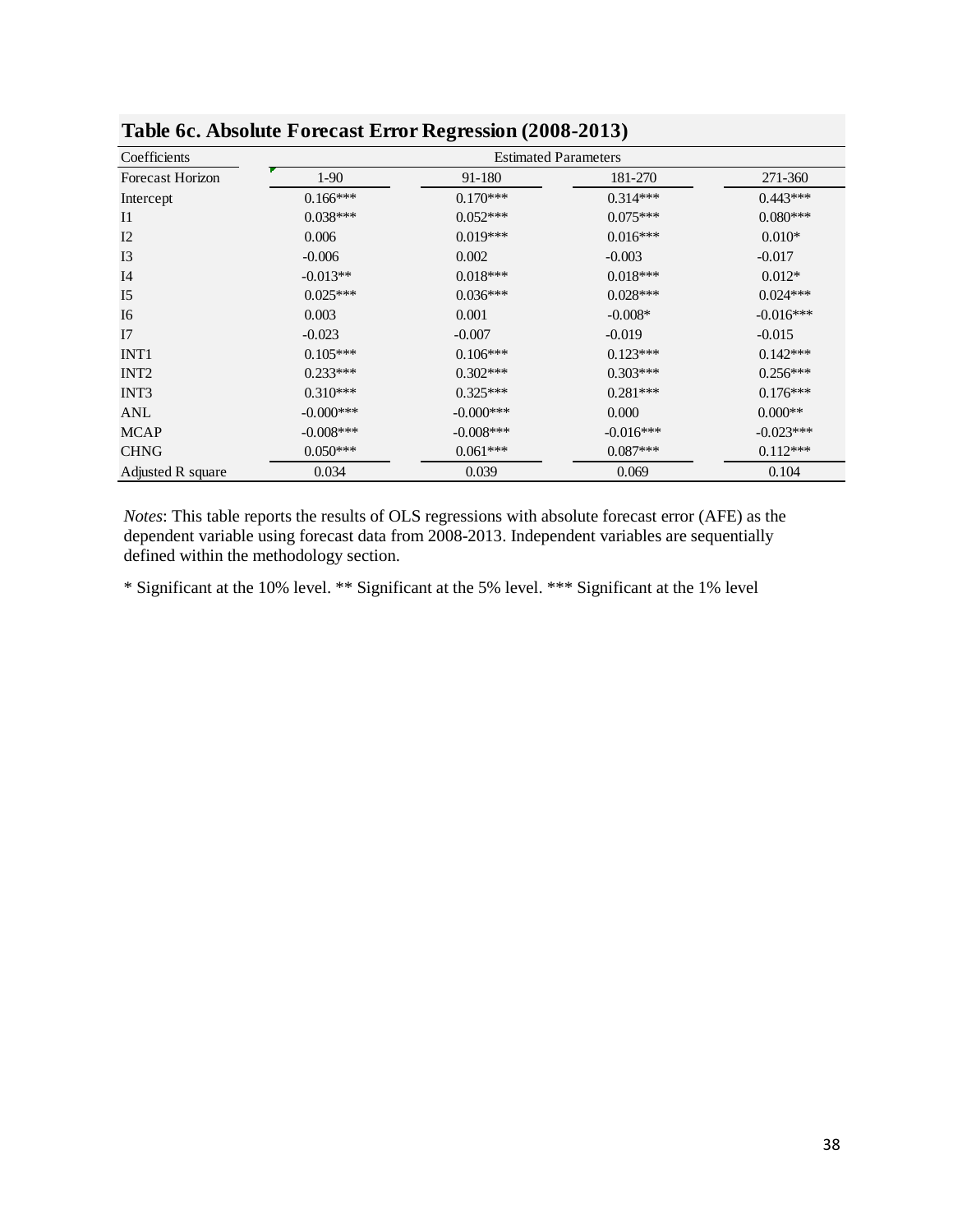| Table 7a. Forecast Dispersion Regression (All Years) |                             |            |            |             |  |  |  |
|------------------------------------------------------|-----------------------------|------------|------------|-------------|--|--|--|
| Coefficients                                         | <b>Estimated Parameters</b> |            |            |             |  |  |  |
| <b>Forecast Horizon</b>                              | $1-90$                      | 91-180     | 181-270    | 271-360     |  |  |  |
| Intercept                                            | 0.069                       | 0.043      | $-0.056$   | $0.250***$  |  |  |  |
| I <sub>1</sub>                                       | 0.029                       | $0.093**$  | $0.183***$ | $0.176***$  |  |  |  |
| I2                                                   | 0.019                       | $0.072**$  | $0.057*$   | $0.072***$  |  |  |  |
| I <sub>3</sub>                                       | $-0.052$                    | $-0.016$   | $-0.024$   | $-0.020$    |  |  |  |
| I <sub>4</sub>                                       | $-0.058*$                   | 0.007      | $-0.003$   | $-0.019$    |  |  |  |
| I <sub>5</sub>                                       | $0.051**$                   | $0.127***$ | $0.071***$ | $0.099***$  |  |  |  |
| I6                                                   | $-0.037$                    | 0.041      | $-0.005$   | $-0.009$    |  |  |  |
| I7                                                   | $-0.069$                    | $-0.018$   | $-0.083$   | $-0.070$    |  |  |  |
| INT <sub>1</sub>                                     | $0.229***$                  | $0.269***$ | $0.404***$ | $0.470***$  |  |  |  |
| INT <sub>2</sub>                                     | $1.383***$                  | $1.083***$ | $0.984***$ | $1.323***$  |  |  |  |
| INT3                                                 | $0.701***$                  | $0.708***$ | $0.814***$ | $0.821***$  |  |  |  |
| ANL                                                  | $-0.002$                    | 0.000      | $-0.001$   | $0.002*$    |  |  |  |
| <b>MCAP</b>                                          | $-0.000$                    | $-0.003$   | 0.006      | $-0.016***$ |  |  |  |
| <b>CHNG</b>                                          | $0.109***$                  | $0.148***$ | $0.148***$ | $0.148***$  |  |  |  |
| Adjusted R square                                    | 0.034                       | 0.039      | 0.069      | 0.104       |  |  |  |

**Table 7a. Forecast Dispersion Regression (All Years)**

*Notes*: This table reports the results of OLS regressions with forecast dispersion (FD) as the dependent variable using forecast data from all years. Independent variables are sequentially defined within the methodology section.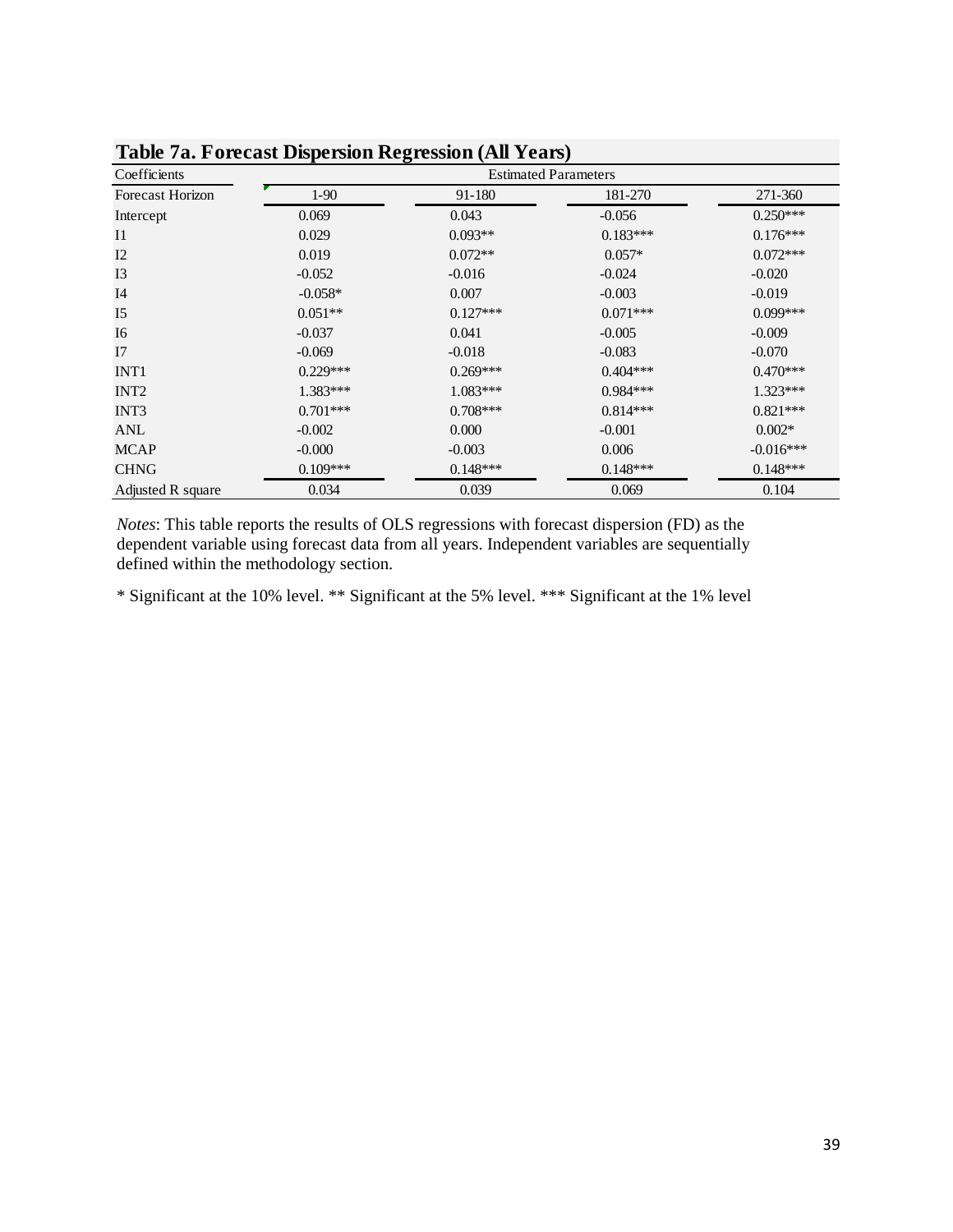|                         | л.                          | ິ          |            |             |  |
|-------------------------|-----------------------------|------------|------------|-------------|--|
| Coefficients            | <b>Estimated Parameters</b> |            |            |             |  |
| <b>Forecast Horizon</b> | $1-90$                      | 91-180     | 181-270    | 271-360     |  |
| Intercept               | $0.115*$                    | $-0.074$   | 0.072      | $0.244***$  |  |
| $_{\rm II}$             | $0.057**$                   | $0.081***$ | $0.047*$   | $0.050**$   |  |
| I2                      | $0.057***$                  | 0.039      | $0.038*$   | $-0.003$    |  |
| I3                      | $-0.025$                    | $-0.007$   | $-0.033$   | $-0.040$    |  |
| I4                      | $-0.023$                    | 0.021      | $-0.013$   | $-0.042*$   |  |
| I <sub>5</sub>          | $-0.015$                    | $0.044**$  | $-0.019$   | $-0.033*$   |  |
| I <sub>6</sub>          | $-0.020$                    | $-0.002$   | $-0.030*$  | $-0.039**$  |  |
| I7                      |                             | 0.020      | $-0.003$   |             |  |
| INT <sub>1</sub>        | $0.165***$                  | $0.186***$ | $0.249***$ | $0.353***$  |  |
| INT <sub>2</sub>        | $0.879***$                  | $0.629***$ | $0.844***$ | $1.178***$  |  |
| INT3                    | $0.480***$                  | $0.489***$ | $0.470***$ | $0.657***$  |  |
| ANL                     | $-0.000$                    | $-0.001$   | 0.001      | $0.002**$   |  |
| <b>MCAP</b>             | $-0.005$                    | 0.006      | $-0.002$   | $-0.014***$ |  |
| <b>CHNG</b>             | $0.055***$                  | $0.098***$ | $0.089***$ | $0.093***$  |  |
| Adjusted R square       | 0.034                       | 0.039      | 0.069      | 0.104       |  |

**Table 7b. Forecast Dispersion Regression (2000-2007)**

*Notes*: This table reports the results of OLS regressions with forecast dispersion (FD) as the dependent variable using forecast data from 2000-2007. Independent variables are sequentially defined within the methodology section. There are no observations associated with I7 within the 1- 90 and 271-360 period.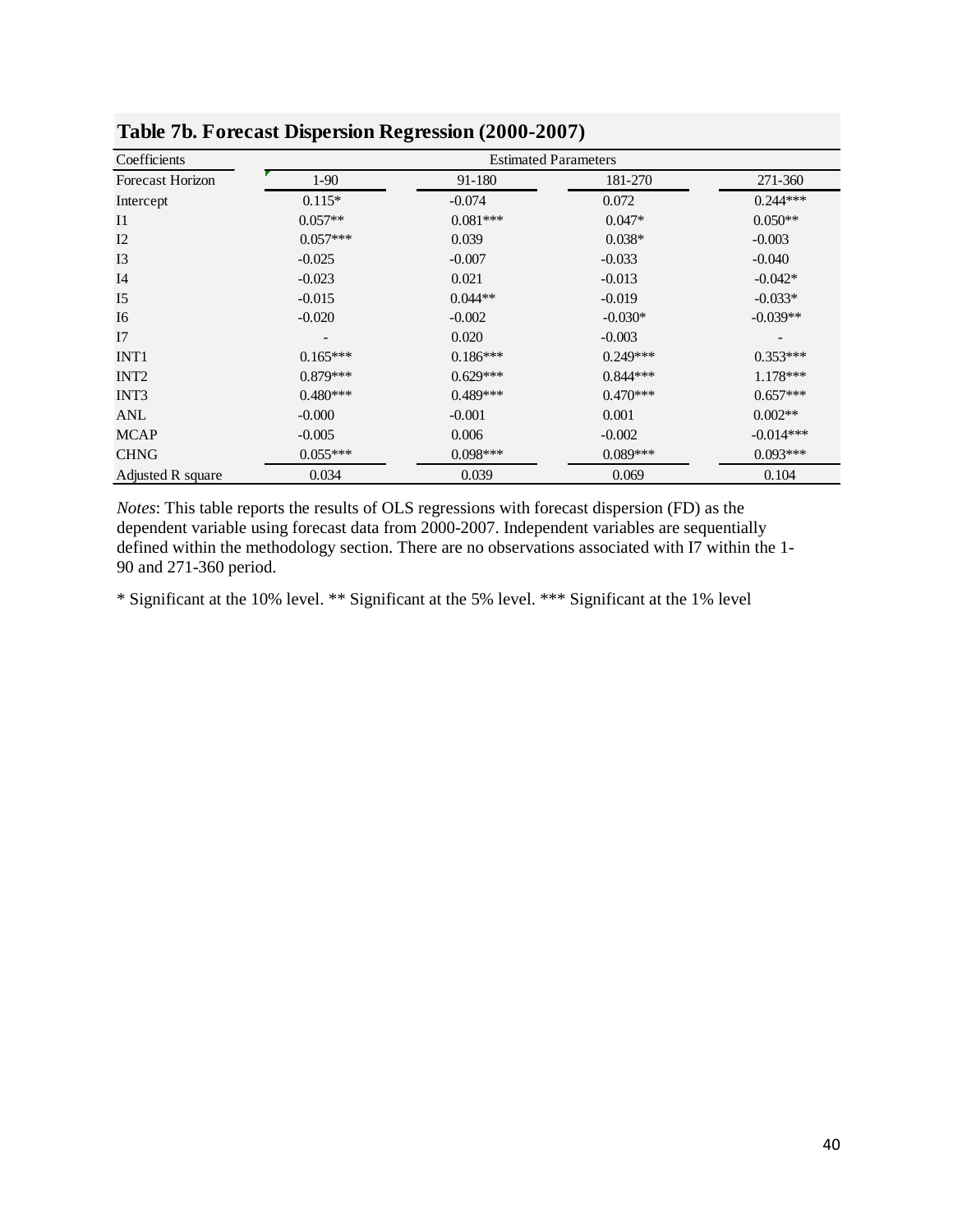| ΞГ.<br>ਤ<br>$-7$        |                             |            |            |            |  |  |
|-------------------------|-----------------------------|------------|------------|------------|--|--|
| Coefficients            | <b>Estimated Parameters</b> |            |            |            |  |  |
| <b>Forecast Horizon</b> | $1-90$                      | 91-180     | 181-270    | 271-360    |  |  |
| Intercept               | 0.009                       | 0.080      | $-0.203$   | 0.202      |  |  |
| I <sub>1</sub>          | $-0.005$                    | 0.093      | $0.272***$ | $0.271***$ |  |  |
| I2                      | $-0.017$                    | $0.097*$   | 0.079      | $0.139***$ |  |  |
| I3                      | $-0.093$                    | $-0.028$   | $-0.020$   | $-0.006$   |  |  |
| I <sub>4</sub>          | $-0.096$                    | $-0.010$   | 0.001      | $-0.001$   |  |  |
| I <sub>5</sub>          | $0.094**$                   | $0.176***$ | $0.130***$ | $0.196***$ |  |  |
| I <sub>6</sub>          | $-0.051$                    | $0.096**$  | 0.032      | 0.028      |  |  |
| I7                      | $-0.120$                    | $-0.058$   | $-0.114$   | $-0.083$   |  |  |
| INT <sub>1</sub>        | $0.282***$                  | $0.347***$ | $0.536***$ | $0.570***$ |  |  |
| INT <sub>2</sub>        | 1.971***                    | $1.601***$ | $1.177***$ | $1.545***$ |  |  |
| INT3                    | $1.384***$                  | $1.049***$ | $1.333***$ | $1.138***$ |  |  |
| ANL                     | $-0.003$                    | 0.000      | $-0.004$   | 0.000      |  |  |
| <b>MCAP</b>             | 0.006                       | $-0.006$   | 0.017      | $-0.013$   |  |  |
| <b>CHNG</b>             | $0.134***$                  | $0.176***$ | $0.177***$ | $0.169***$ |  |  |
| Adjusted R square       | 0.034                       | 0.039      | 0.069      | 0.104      |  |  |

**Table 7c. Forecast Dispersion Regression (2008-2013)**

*Notes*: This table reports the results of OLS regressions with forecast dispersion (FD) as the dependent variable using forecast data from 2008-2013. Independent variables are sequentially defined within the methodology section.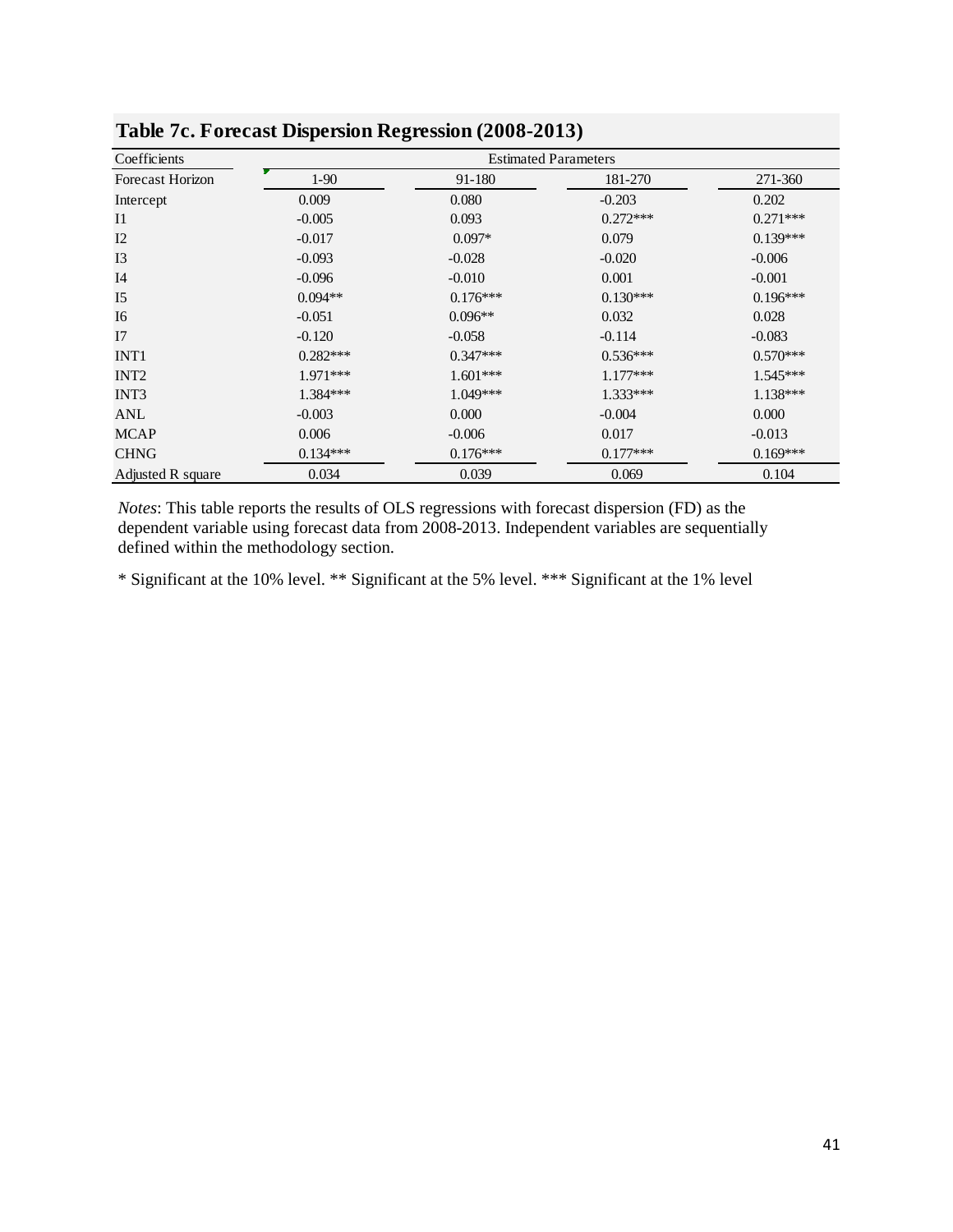#### **REFERENCES**

- Alford, A. W., and Berger, P. G. 1999. A simultaneous equations analysis of forecasts accuracy, analysts following, and trading volume. *Journal of Accounting, Auditing & Finance* 14: 219–246.
- Brown, L. D. 1997. Analysts forecasts errors: Additional evidence. *Financial Analysts Journal*, 53: 81–88.
- Brown, L. D. 1998. *Managerial behavior and the bias in analysts' earnings forecasts*. Working Paper (Georgia State University).
- Burgstahler, David C. and Michael J. Eames. 2003. Earnings Management to Avoid Losses and Earnings Decreases: Are Analysts Fooled?\*. *Contemporary Accounting Research* 20 (2): 253-294.
- Capstaff, J., Paudyal, K., and Rees, W. 1998. Analysts' forecasts of German firms' earnings: A comparative analysis. *Journal of International Financial Management and Accounting*, 9(2): 83–116.
- Chang, J. J., Khanna, T., and Palepu, K. G. 2000. *Analyst activity around the world*. Working Paper (Wharton School and Harvard Business school).
- Ciccone, S. 2005. Trends in analyst earnings forecast properties. *International Review of Financial Analysis* 14: 1–22.
- Coën, Alain, Aurélie Desfleurs, and Jean-François L'Her. 2009. "International Evidence on the Relative Importance of the Determinants of Earnings Forecast Accuracy." *Journal of Economics and Business* 61 (6): 453-471.
- Das, S., Levine, C., and Sivarmakrishnan, K. 1998. Earnings predictability and bias in analysts' earnings forecasts. *The Accounting Review* 73: 277–294.
- Dechow, P., Ge, W., and Schrand, C. 2010. Understanding earnings quality: A review of the proxies, their determinants and their consequences. Journal of Accounting & Economics 50(2): 344.
- DeFond, M., and Hung, M. 2003. An empirical analysis of analysts' cash flow forecasts. *Journal of Accounting and Economics* 35: 75–100.
- Dowen, R. J. 1996. Analyst reaction to negative earnings for large well-known firms. *The Journal of Portfolio Management* 21: 49–55.
- Dunn, K., and Nathan, S. 1998. *The effect of industry diversification on consensus and individual analysts' earnings forecasts*. Working Paper (Baruch College and Georgia State University).
- Eames, Michael and Yongtae Kim. 2012. "Analyst Vs. Market Forecasts of Earnings Management to Avoid Small Losses." *Journal of Business Finance & Accounting* 39 (5- 6): 649-674.